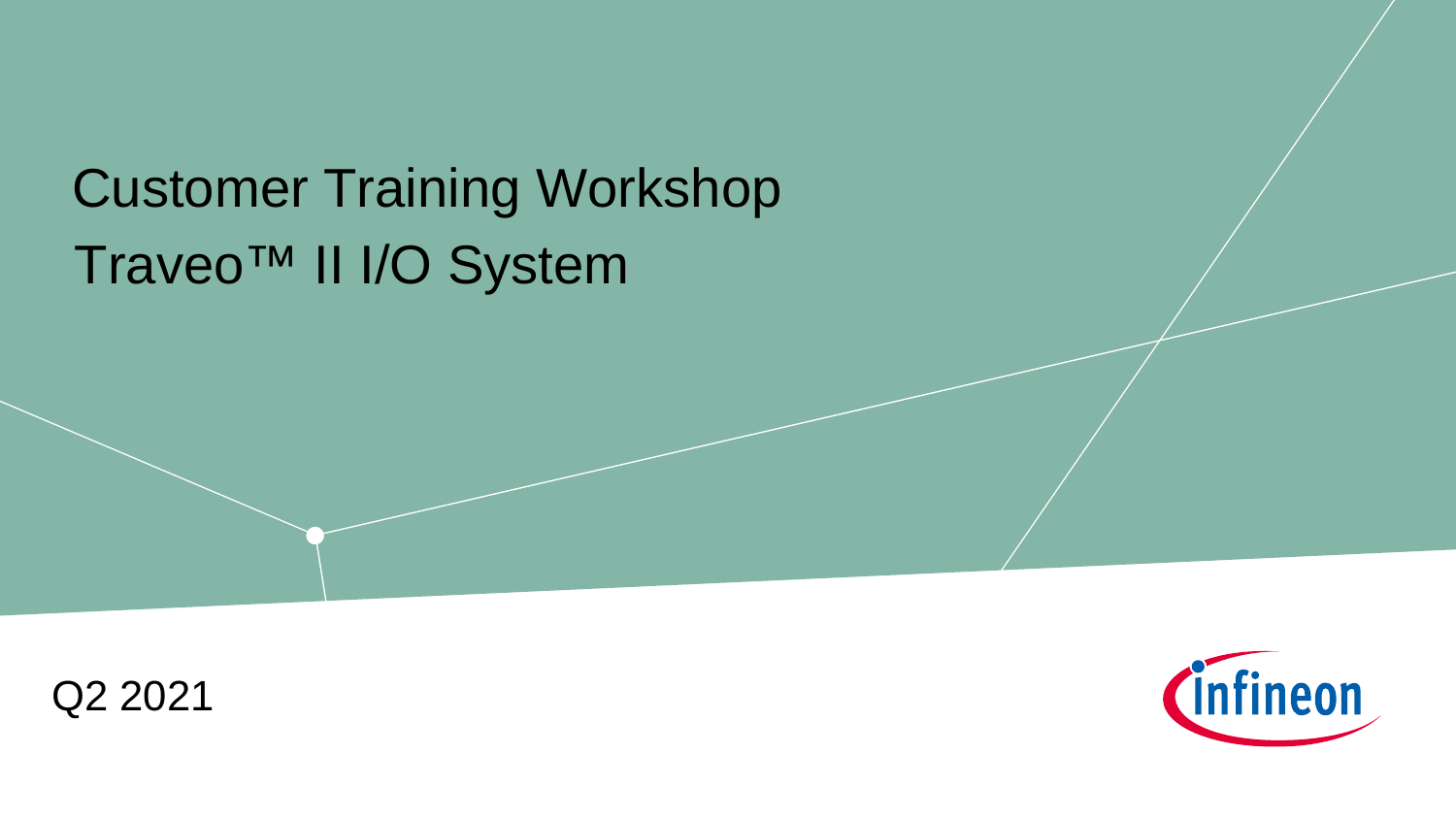

#### › Target product list for this training material

| <b>Family Category</b>                            | <b>Series</b> | <b>Code Flash Memory Size</b> |
|---------------------------------------------------|---------------|-------------------------------|
| Traveo™ II Automotive Body Controller Entry       | CYT2B6        | Up to 576 KB                  |
| <b>Traveo II Automotive Body Controller Entry</b> | CYT2B7        | Up to 1088 KB                 |
| <b>Traveo II Automotive Body Controller Entry</b> | CYT2B9        | Up to 2112 KB                 |
| <b>Traveo II Automotive Body Controller Entry</b> | CYT2BL        | Up to 4160 KB                 |
| <b>Traveo II Automotive Body Controller High</b>  | CYT3BB/CYT4BB | Up to 4160 KB                 |
| <b>Traveo II Automotive Body Controller High</b>  | CYT4BF        | Up to 8384 KB                 |
| <b>Traveo II Automotive Cluster</b>               | CYT3DL        | Up to 4160 KB                 |
| <b>Traveo II Automotive Cluster</b>               | CYT4DN        | Up to 6336 KB                 |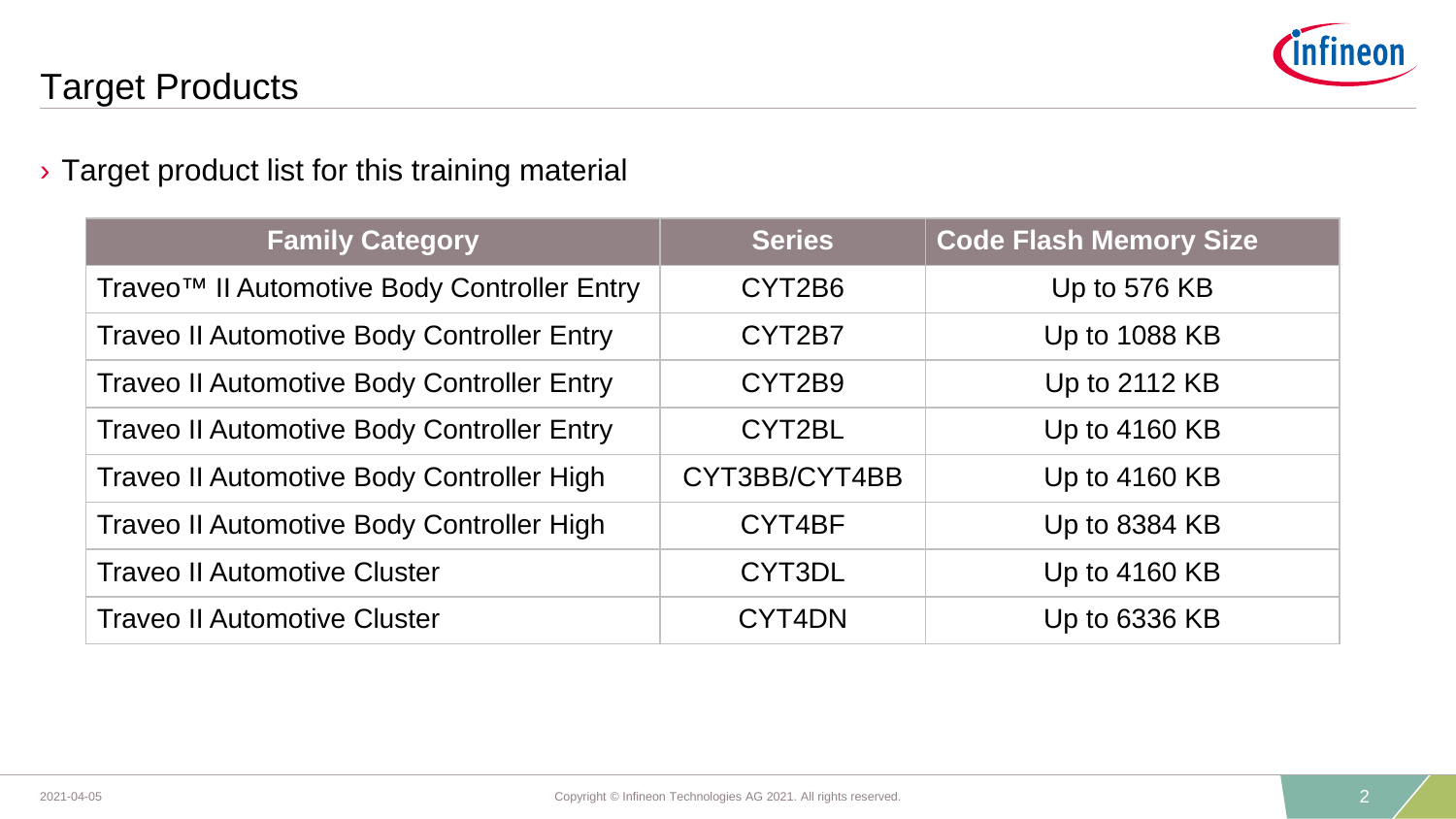

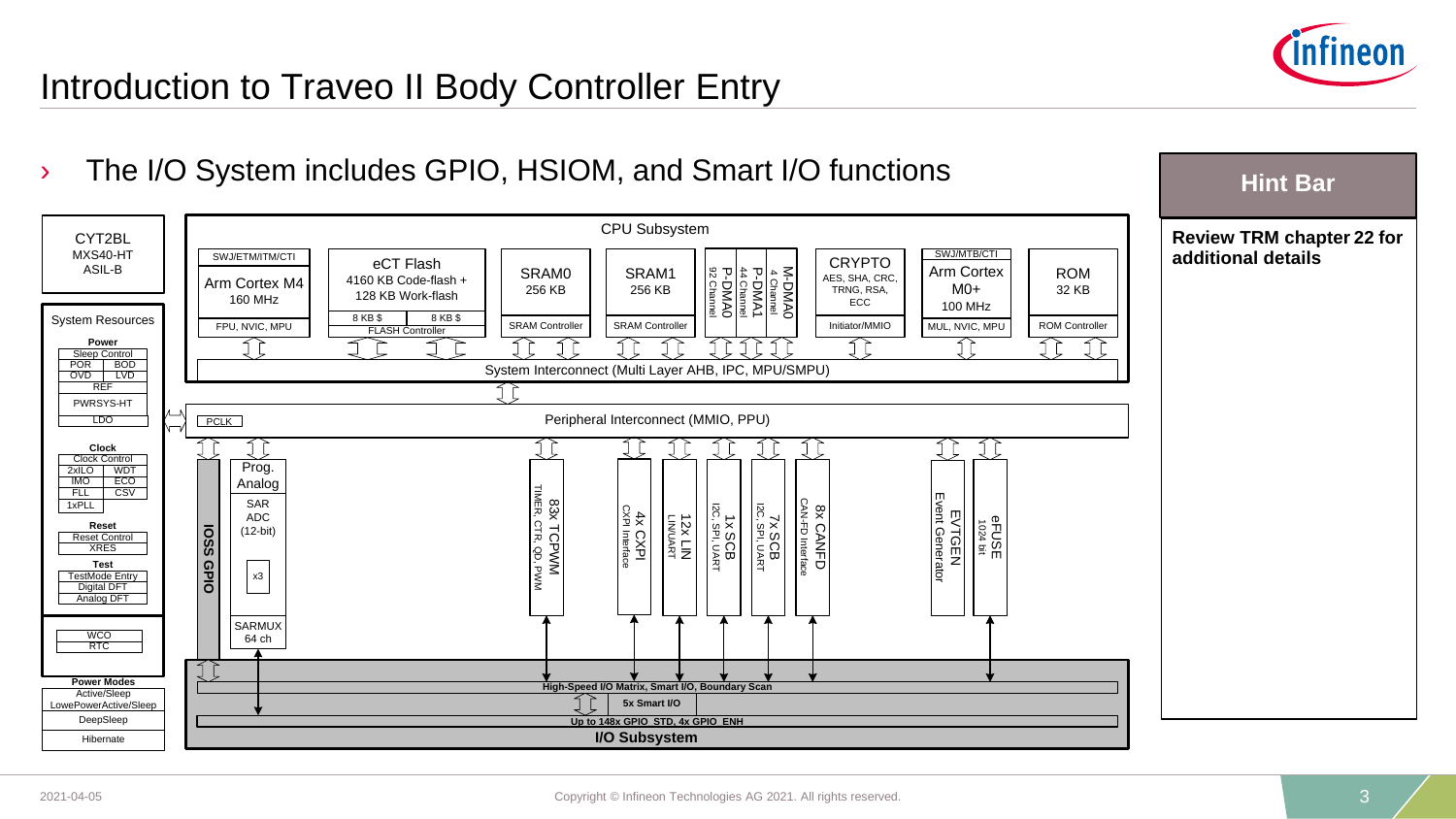

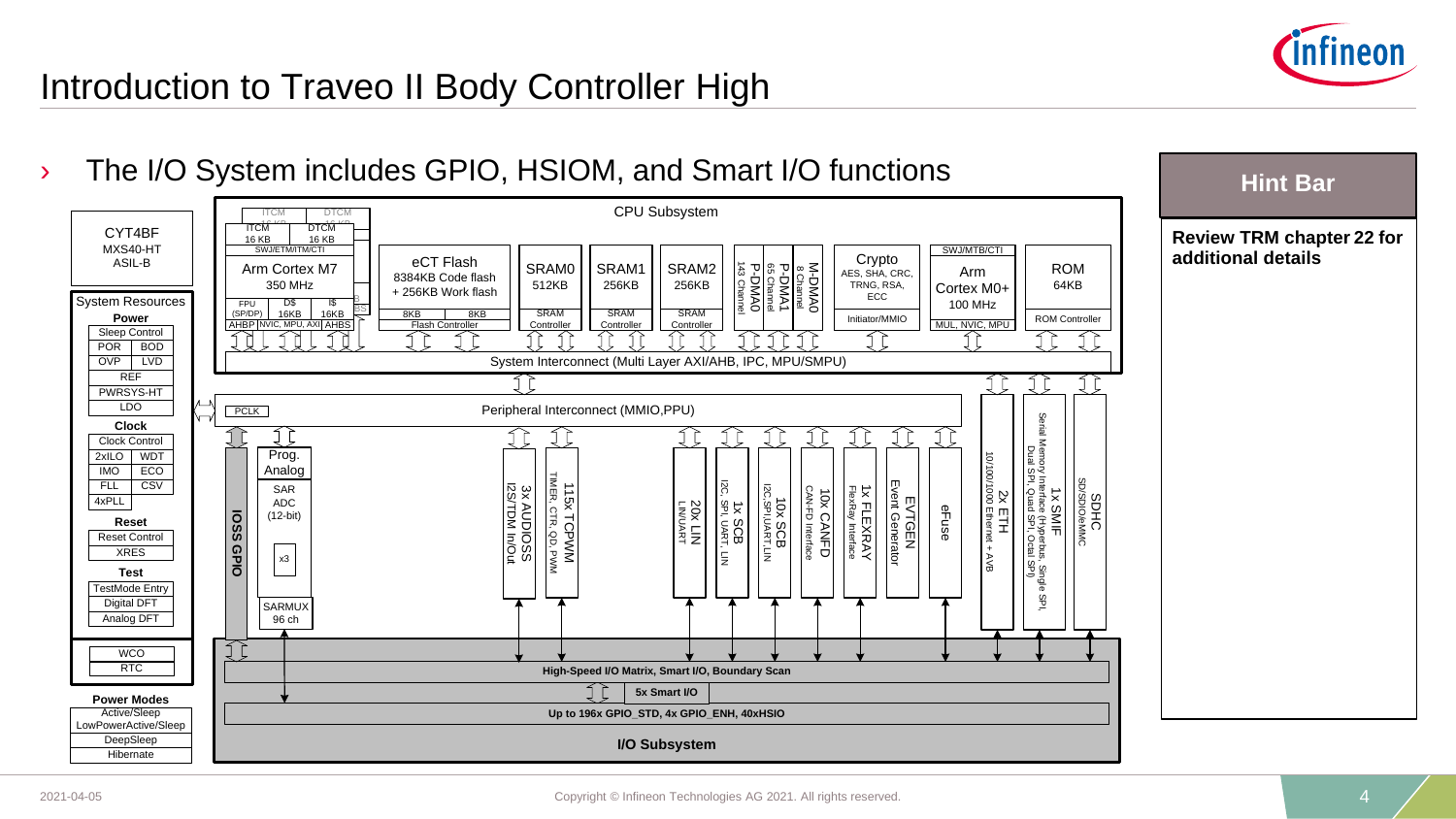

### Introduction to Traveo II Cluster

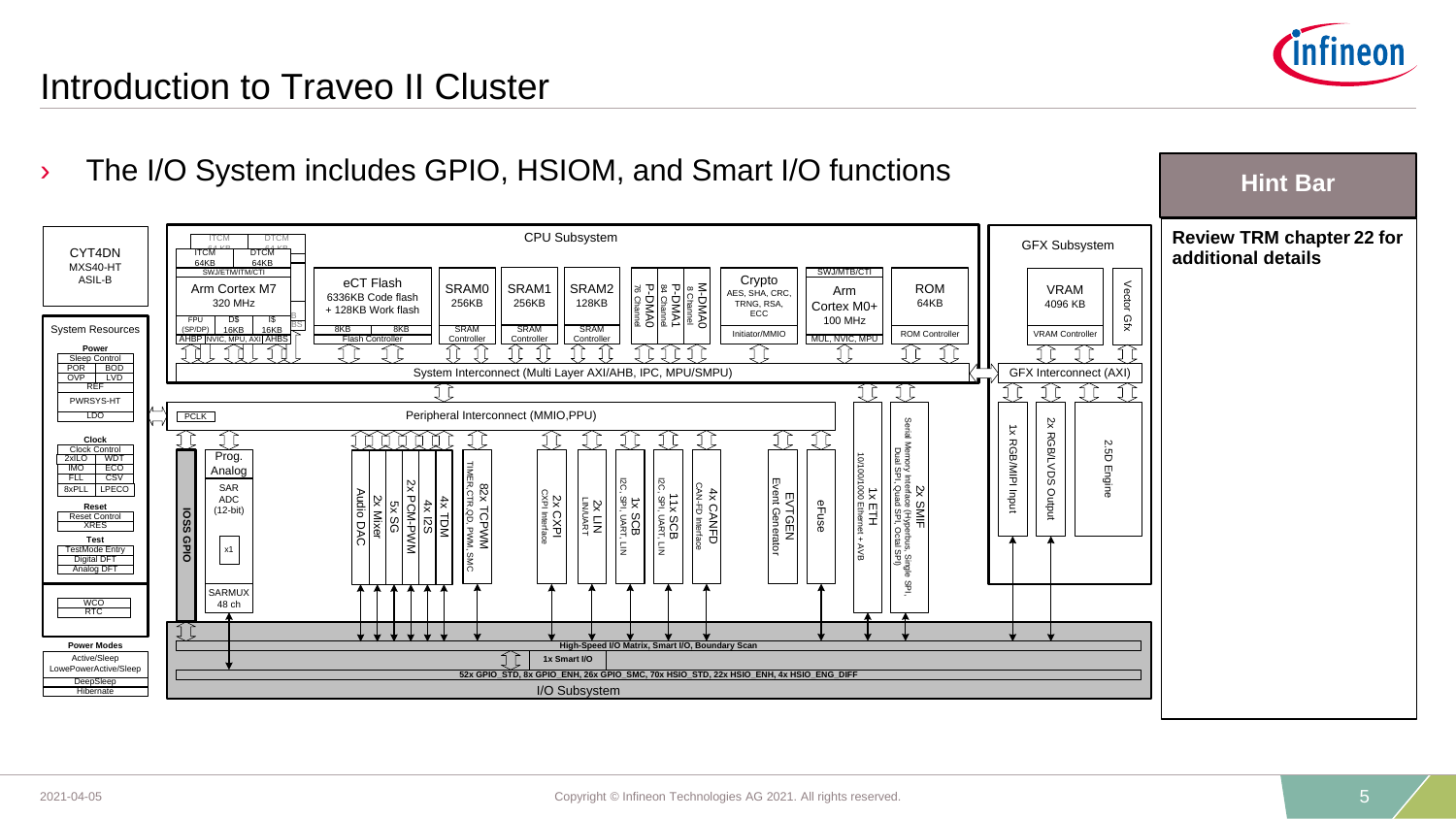

| Interface between CPU and peripheral components to the outside world | <b>Hint Bar</b>                |
|----------------------------------------------------------------------|--------------------------------|
| $\rightarrow$ Features                                               | <b>Review TRM section 22.1</b> |
| - Analog and digital input and output capabilities                   | for additional details.        |
| - Eight drive modes                                                  |                                |
| - Slew rate control                                                  |                                |
| - High-speed I/O Matrix (HSIOM)                                      |                                |
| - Edge-triggered interrupts on all GPIOs                             |                                |
| - Hold I/O state in DeepSleep mode                                   |                                |
| $-$ Smart I/O <sup>TM</sup>                                          |                                |
|                                                                      |                                |
|                                                                      |                                |
|                                                                      |                                |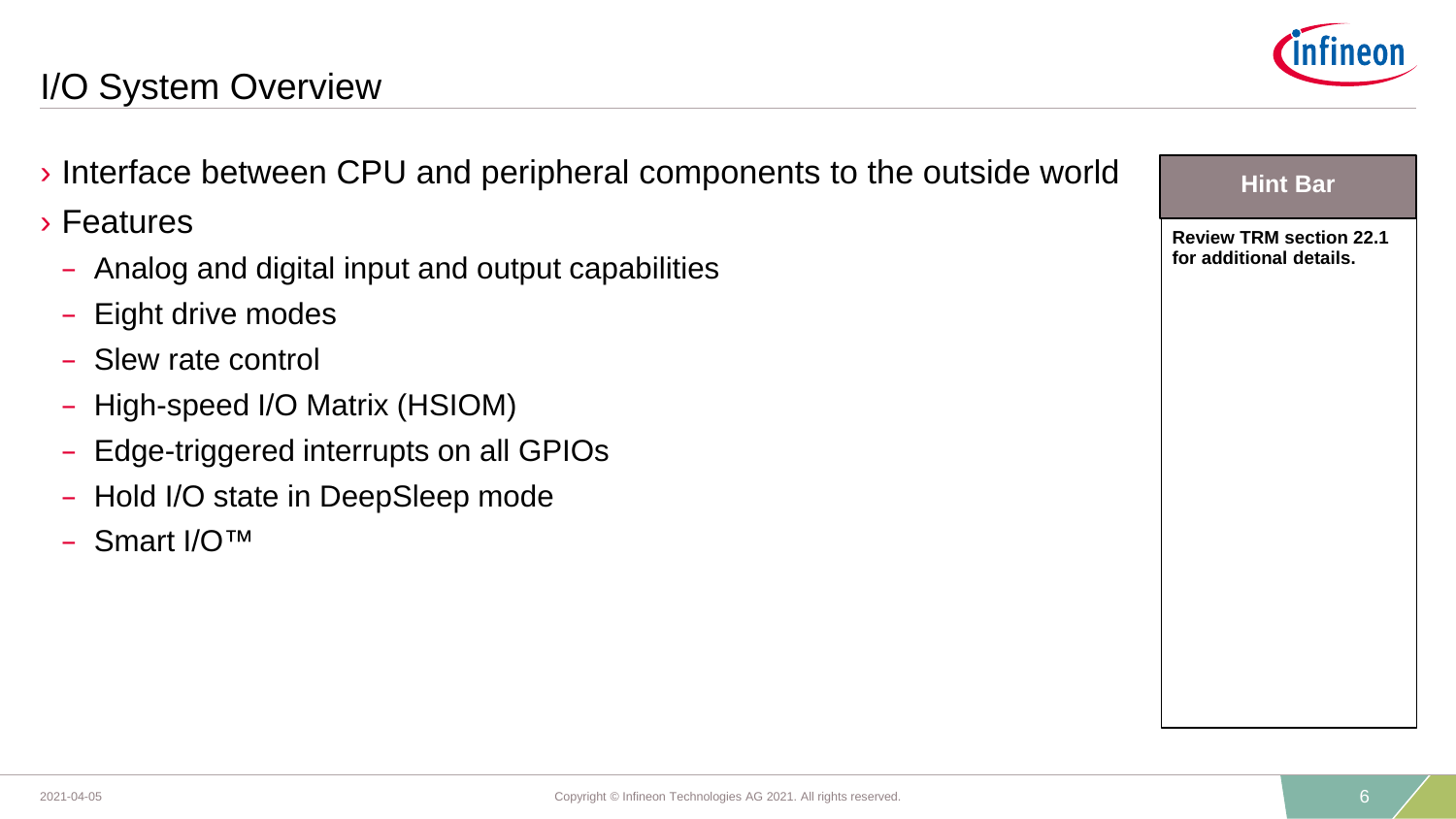

### I/O System Block Diagram

#### › I/O System Components



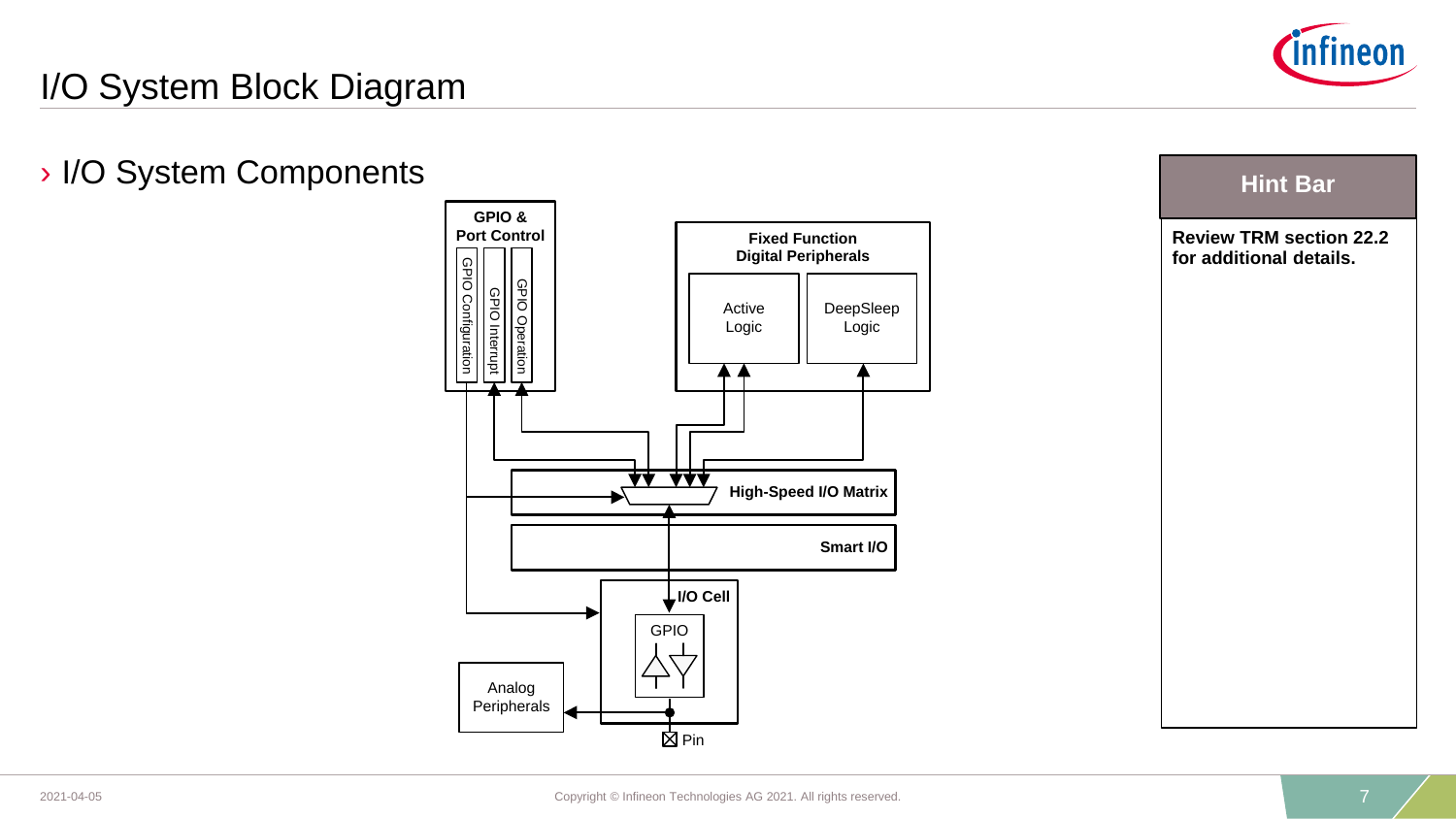

# I/O System Components

- › GPIO and Port Control I/O cell
	- Digital input
	- +B input support
	- Digital output drive modes
	- Slew rate control
	- GPIO SMC
	- High-speed I/O
	- Interrupt
	- Behavior in low-power modes

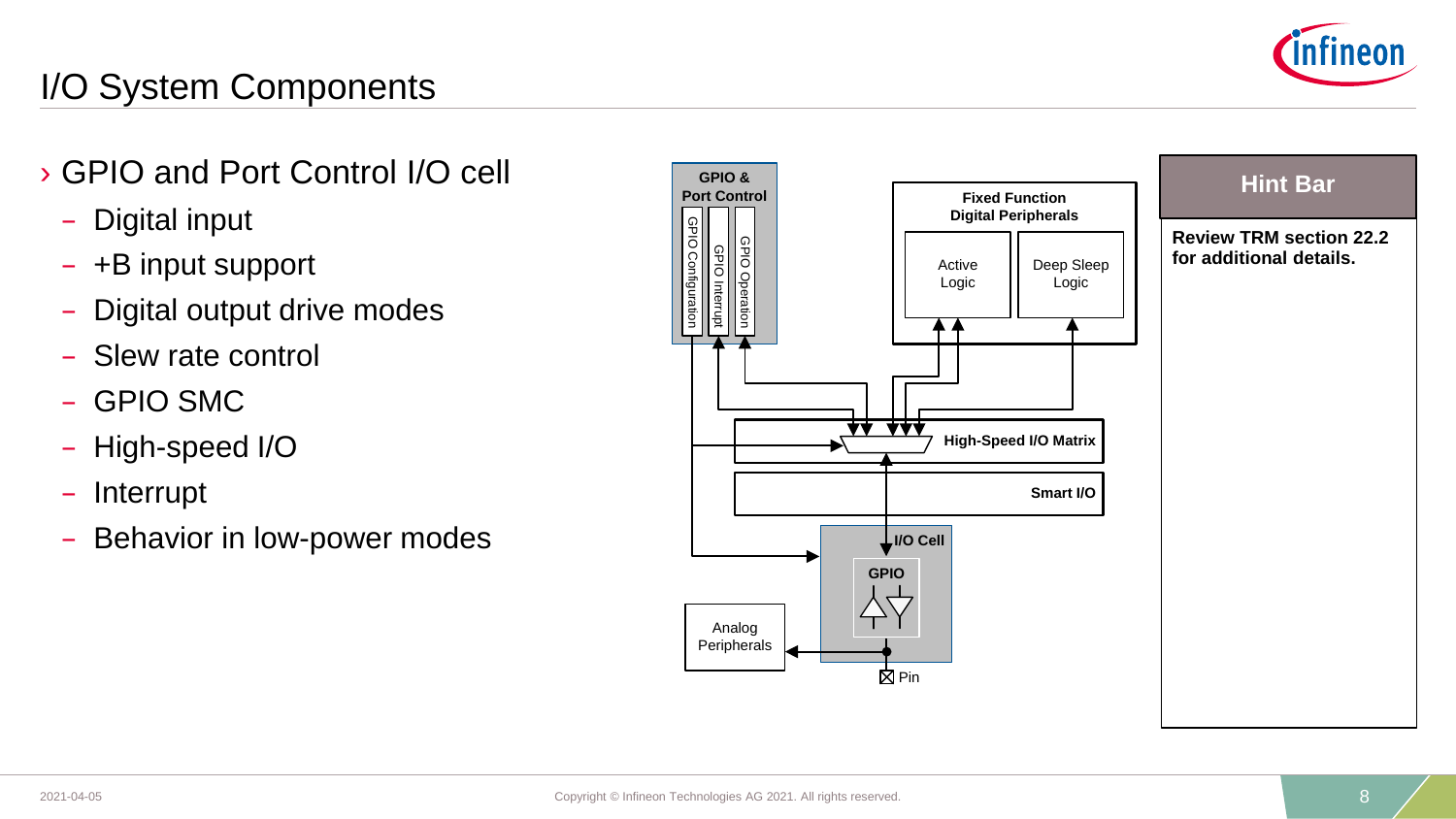#### Digital Input

- › Each pin's input buffer trip point is configurable for the following modes:
	- CMOS (Default)
		- $-VIH: 0.7 \times VDDIO$
		- $-VIL: 0.3 \times VDDIO$

#### – TTL

- VIH: 2.0 V
- VIL: 0.8 V
- Automotive
	- $-V_{IH}$ : 0.8  $\times$  V<sub>DDIO</sub>
	- $-V_{IL}: 0.5 \times V_{DDIO}$



#### **Hint Bar**

**Review TRM section 22.5 for additional details.**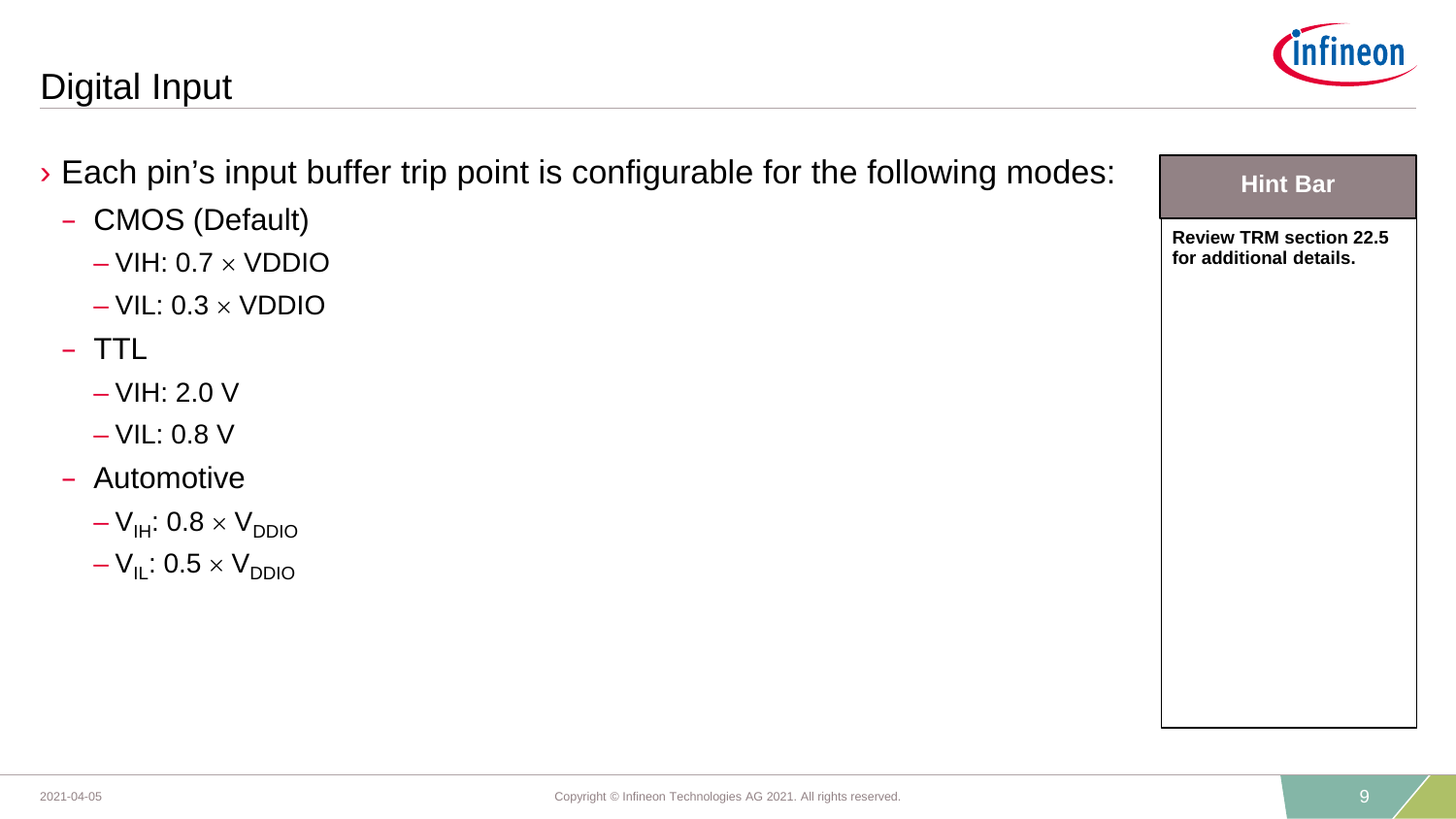

#### Use Case for Automotive Trip Point

› Supports higher threshold input for GND variation that occurs due to high current in the electronic control unit (ECU)



#### **Input Spec Use Case**

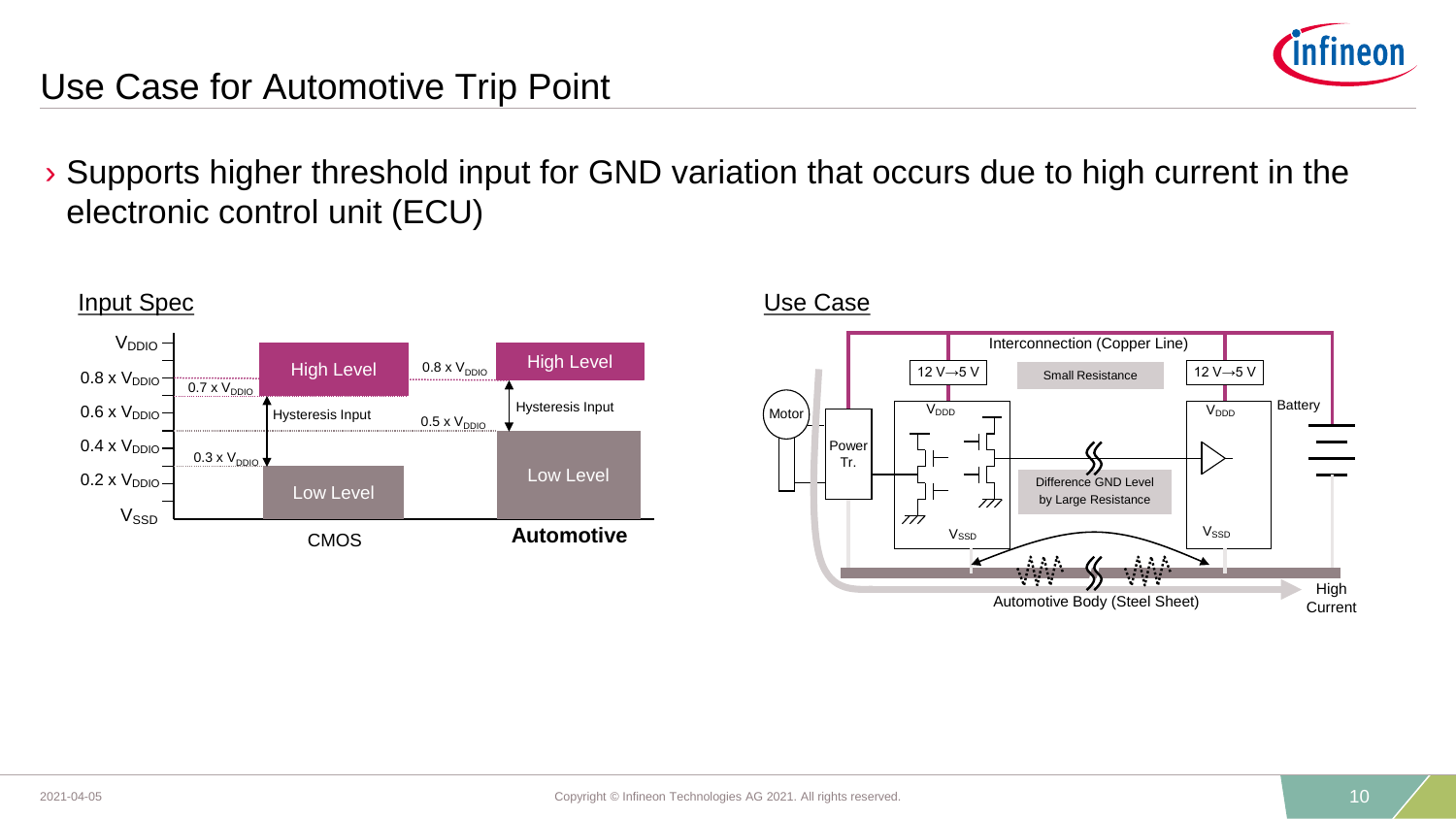

**Hint Bar** 

### +B Input Support

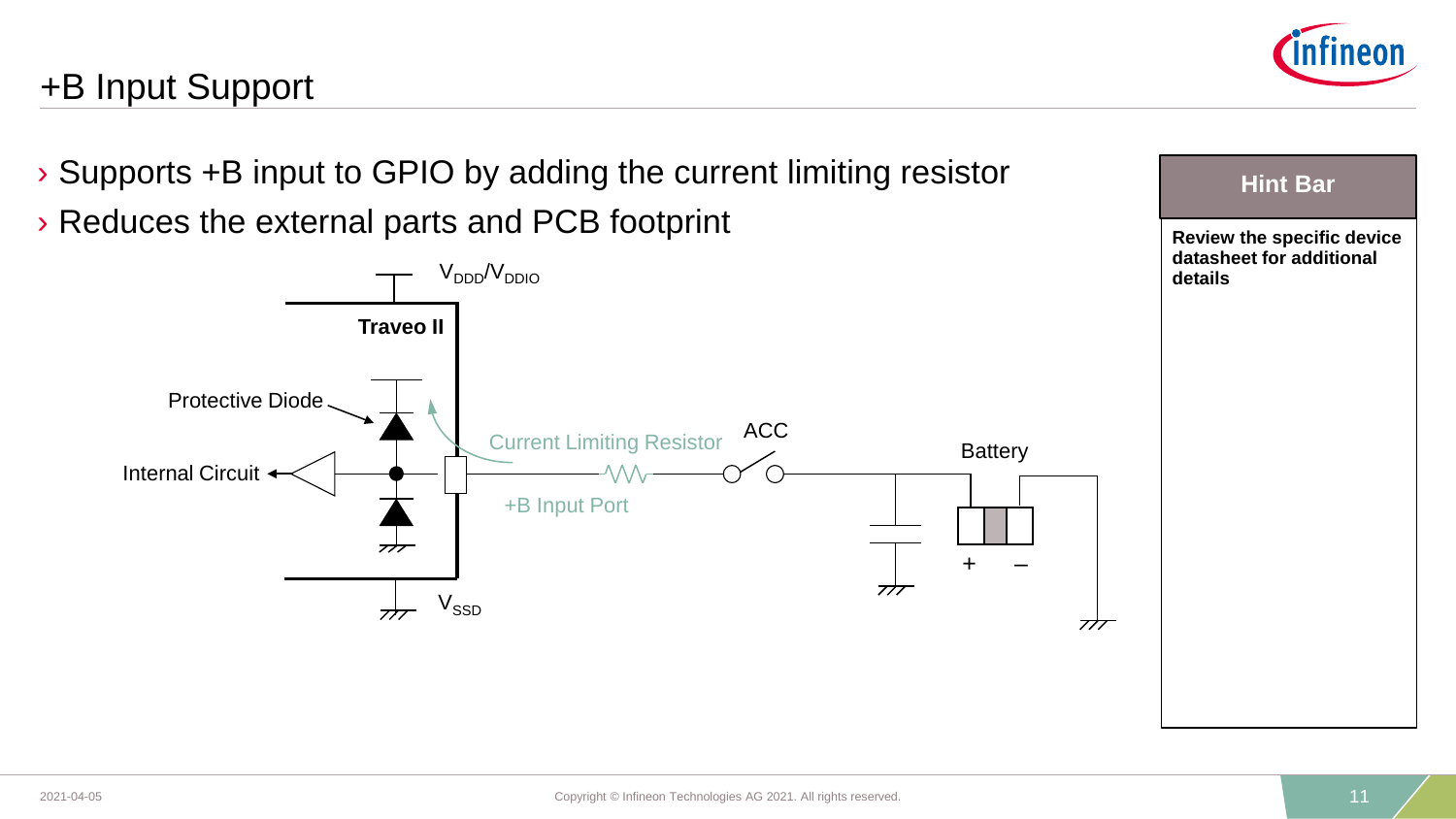

**Review TRM section 22.6.1** 

**Hint Bar** 

**for additional details**

#### Digital Output Drive Modes



Each I/O is individually configurable to one of eight drive modes by software<sup>1</sup> Use Case

- 0. Analog/digital input/unused
- 1. Resistive pull up and down at the same time for SMC
- 2-3. Interface with open drain drive lines
- 4. Signal is externally pulled up (e.g., I2C)
- 5. Signal is externally pulled down
- 6. Digital output signal or drive external devices
- 7. Be driven by other signals

1 See the Register TRM (GPIO\_PRTx\_CFG) for additional details.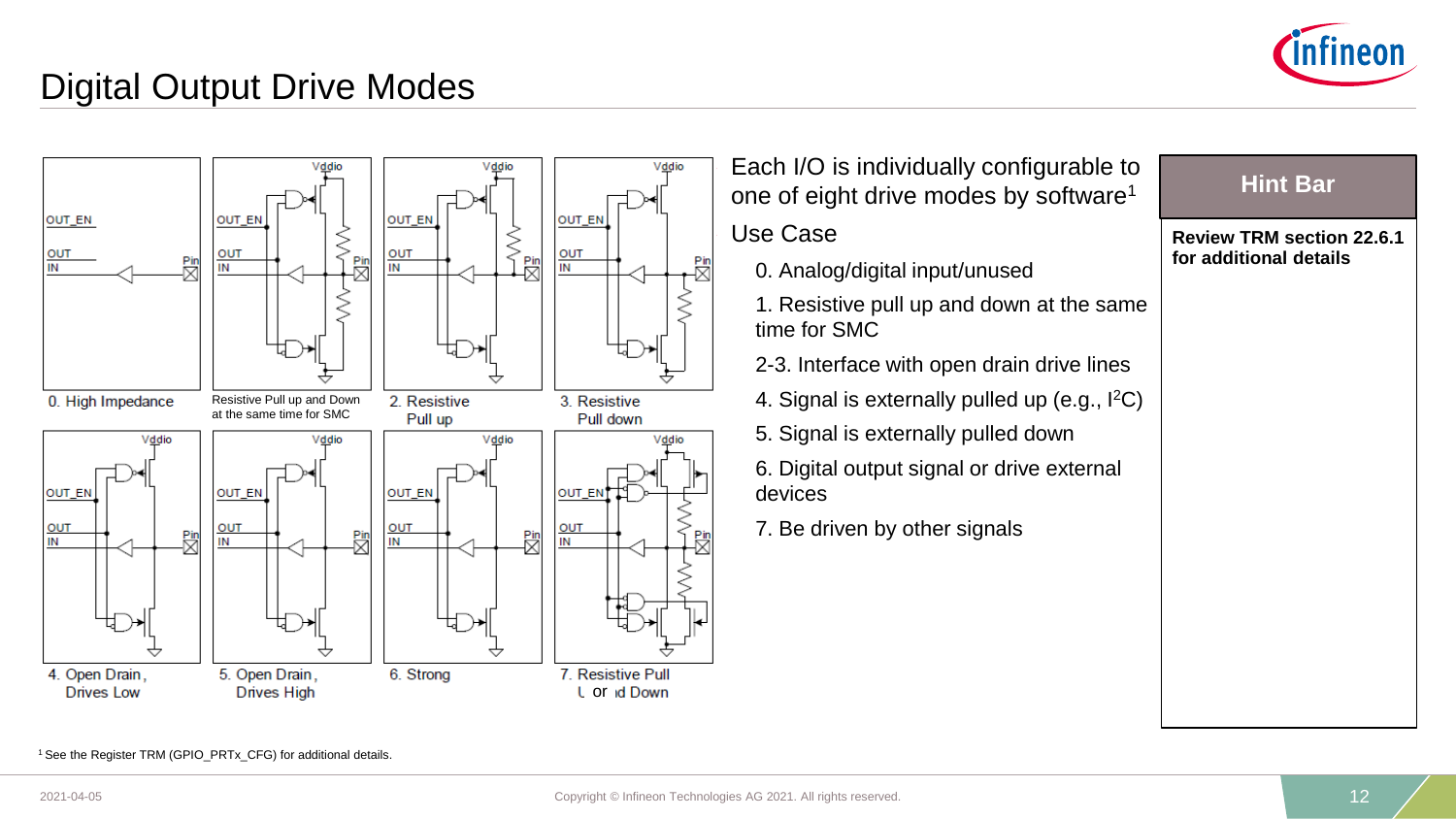

# GPIO\_STD/ENH Drive Strength

#### › Drive strength can be set to one of four levels

|                            | <b>Strength</b> | V <sub>DDIO</sub> or V <sub>DDD</sub> |                  | <b>Conditions</b>         |                                              |
|----------------------------|-----------------|---------------------------------------|------------------|---------------------------|----------------------------------------------|
| <b>Spec</b><br>(DRIVE_SEL) |                 | 2.7 V to 4.5 V                        | 4.5 V to 5.5 V   |                           |                                              |
|                            |                 | 2 <sub>m</sub> A                      | 5 mA (6 mA)      | <b>GPIO STD</b>           | $V_{\text{OL}}$ = 400 mV (600 mV)            |
|                            | 0, 1            | 2 <sub>m</sub> A                      | 5 <sub>m</sub> A | <b>GPIO ENH</b>           | $V_{OL}$ = 400 mV                            |
| <b>IOL</b>                 |                 |                                       | 6 mA             | <b>GPIO ENH</b>           | $V_{\text{OI}} = 600 \text{ mV}$             |
|                            | $\overline{2}$  | 1 <sub>m</sub> A                      | 2 <sub>m</sub> A | <b>GPIO STD, GPIO ENH</b> | $V_{\text{O}} = 400 \text{ mV}$              |
|                            | 3               | 0.5 <sub>m</sub> A                    | 1 <sub>mA</sub>  | GPIO_STD, GPIO_ENH        | $V_{\text{OI}} = 400 \text{ mV}$             |
|                            | 0, 1            | $-2$ mA                               | $-5$ mA          | GPIO STD, GPIO ENH        | $V_{OH} = (V_{DDIO}$ or $V_{DDD}$ ) – 500 mV |
| <b>IOH</b>                 | 2               | $-1$ mA                               | $-2$ mA          | GPIO STD, GPIO ENH        | $V_{OH} = (V_{DDIO}$ or $V_{DDD}$ ) – 500 mV |
|                            | 3               | $-0.5$ mA                             | $-1$ mA          | GPIO STD, GPIO ENH        | $V_{OH} = (V_{DDIO}$ or $V_{DDD}$ ) – 500 mV |

#### **Hint Bar**

**Review the datasheet and TRM section 22.6.2 for additional details**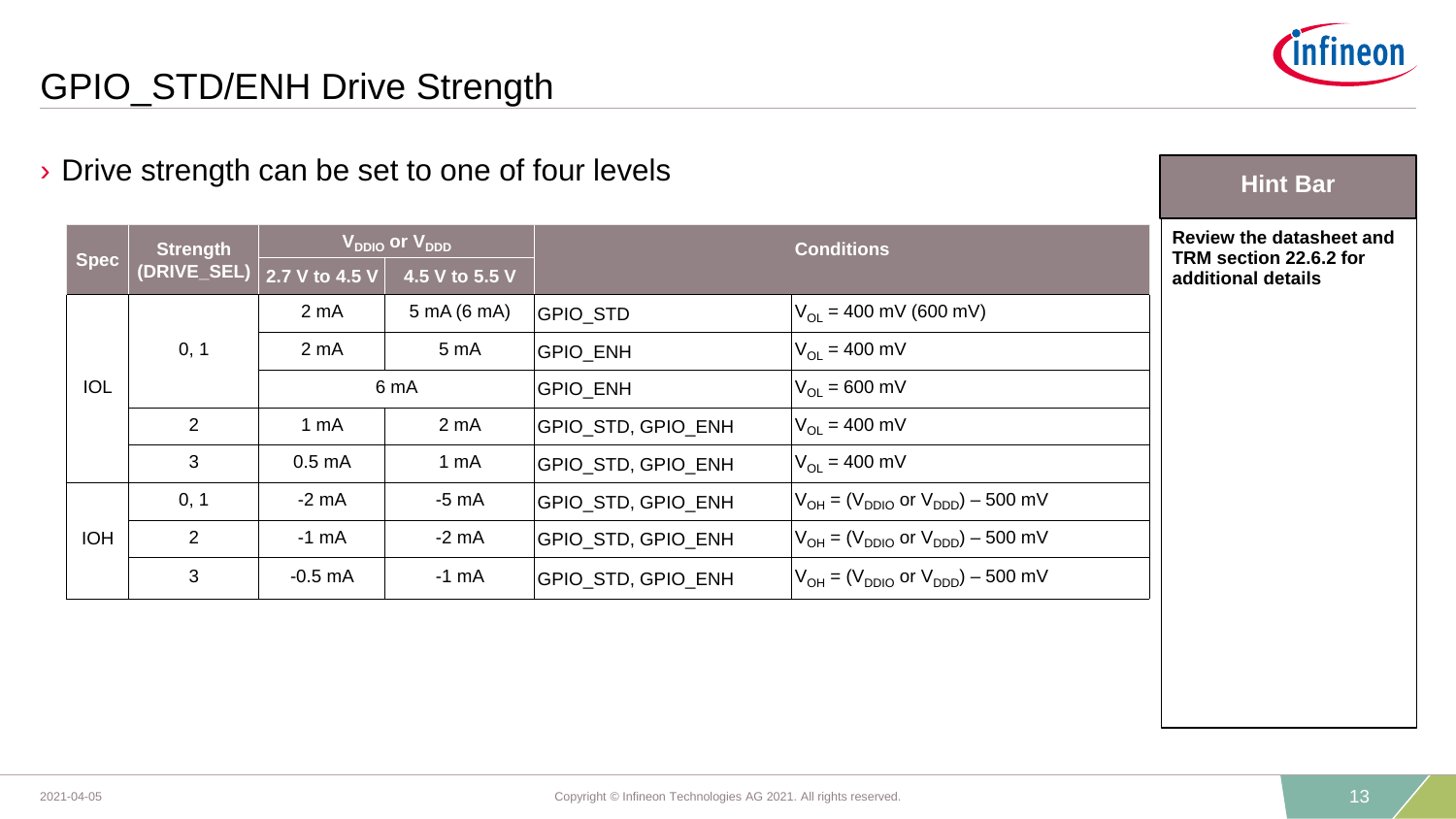

**Review the datasheet and TRM section 22.6.2 for** 

**Hint Bar** 

**additional details**

### GPIO\_STD/ENH Slew Rate Control

- $\rightarrow$  Programmable output driver configuration for some GPIO pins<sup>1</sup>
	- Fast Slew rate
		- Full drive strength: 0, 1
		- 1/2 drive strength: 2
		- 1/4 drive strength: 3
	- Slow Slew rate (GPIO\_ENH only)
		- Full drive strength: 0

| Spec  | <b>Slew Rate Mode</b>                     | <b>Min</b>                | <b>Max</b>       | <b>Conditions</b> |  |
|-------|-------------------------------------------|---------------------------|------------------|-------------------|--|
| Tr/Tf | Fast, Strength = $0$ (GPIO_STD, GPIO_ENH) | 1 ns                      | 10 <sub>ns</sub> | 10%/90%           |  |
|       | Slow, Strength = $0$ (GPIO_ENH)           | 20 ns x ( $V_{DDD}/5.5$ ) | $160$ ns         | 20-pF load        |  |

- › Advantage
	- Slower slew rate can reduce EMI and crosstalk
- › Use Case
	- Slower slew rate is used for low-frequency signals or signals without strict timing constraints

1 See the Register TRM (GPIO\_PRTx\_CFG\_OUT) for additional details. Slew Rate Control is not available on all GPIO ports.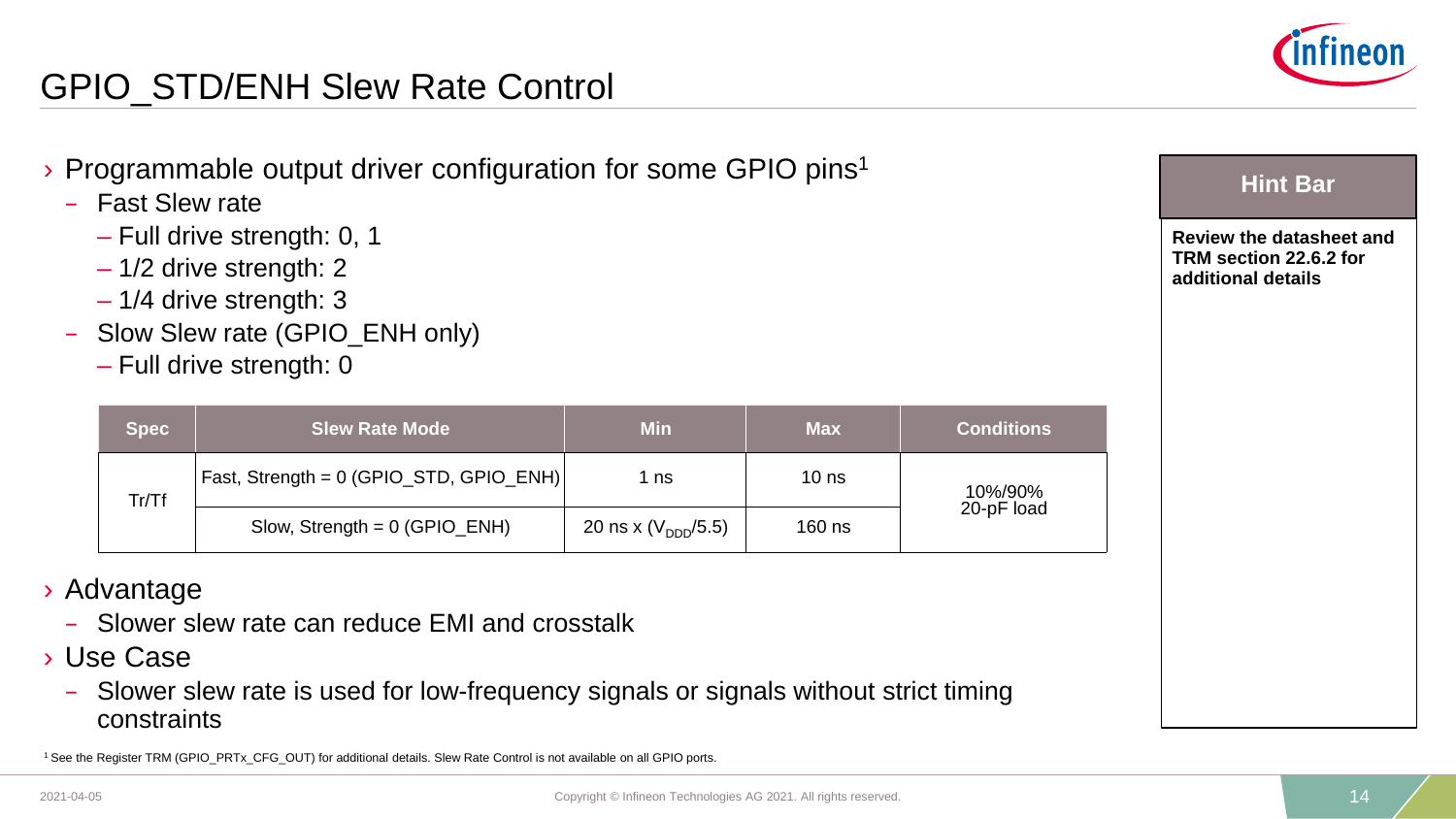

### GPIO SMC (GPIO\_SMC)1

- › Supports significant drive strength than GPIO\_STD and GPIO\_ENH
	- For Stepper Motor Control (SMC)
		- $-$  30-mA drive, 25 °C < TA  $\leq$  105 °C
		- $-$  40-mA drive,  $-30$  °C < TA  $\leq$  25 °C
		- $-50$ -mA drive,  $-40$  °C  $\leq$  TA  $\leq$  30 °C
- › Drive Select2

| DRIVE_SEL[0:1] | <b>SLOW (Slew Rate Control)</b> | <b>Drive Strength at 4.5 V</b> |
|----------------|---------------------------------|--------------------------------|
| 00             |                                 | 5 <sub>m</sub> A               |
| 00             |                                 | 30 mA                          |
| 01             | 0/1                             | 5 <sub>mA</sub>                |
| 10             | 0/1                             | 2 <sub>m</sub> A               |
| 11             | 0/1                             | 1 mA                           |

1 Not all devices support GPIO\_SMC functionality. Refer to the specific device datasheet for availability of GPIO\_SMC. <sup>2</sup> This table consists only parameter target values for orientation. The device specification is only mentioned in the appropriate device datasheet.

| <b>Review the datasheet for</b><br>additional details |
|-------------------------------------------------------|
|                                                       |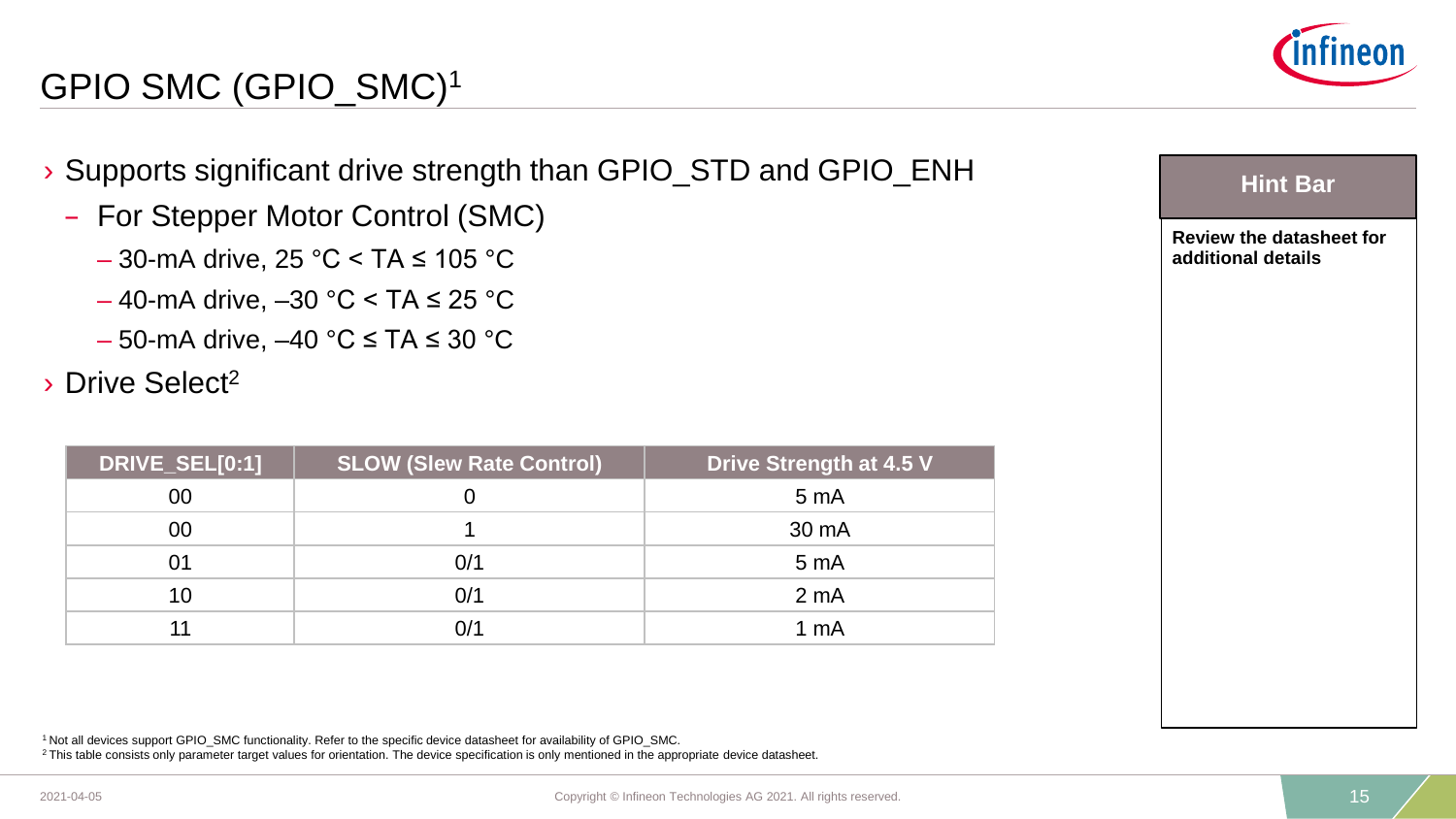

# High-Speed I/O Standard (HSIO\_STD)1

› Supports 3.3 V High-Speed Interfaces – Serial Memory Interface – Single, Dual, Quad, or Octal Serial Peripheral Interface (SPI) – HyperBus – Secure Digital Host Controller (SDHC) Interface – Secure Digital (SD) cards – Secure Digital Input Output (SDIO) cards – Embedded Multimedia Card (eMMC) based memory devices – Ethernet – Media Independent Interface (MII) – Reduced Media Independent Interface (RMII) – Gigabit Media Independent Interface (GMII) – Reduced Gigabit Media Independent Interface (RGMII) **Drive Select Review the datasheet and TRM section 22.4 for additional details HSIO\_STD does not support: - Slew rate control - DeepSleep operation - Analog connections Hint Bar DRIVE SEL[0:1] Description** 00 HSIO default mode 01 GPIO Full drive strength 10 GPIO 1/2 drive strength

1 Not all devices support HSIO\_STD functionality. Refer to the specific device datasheet for availability of HSIO\_STD and the specification of each drive strength.

11 GPIO 1/4 drive strength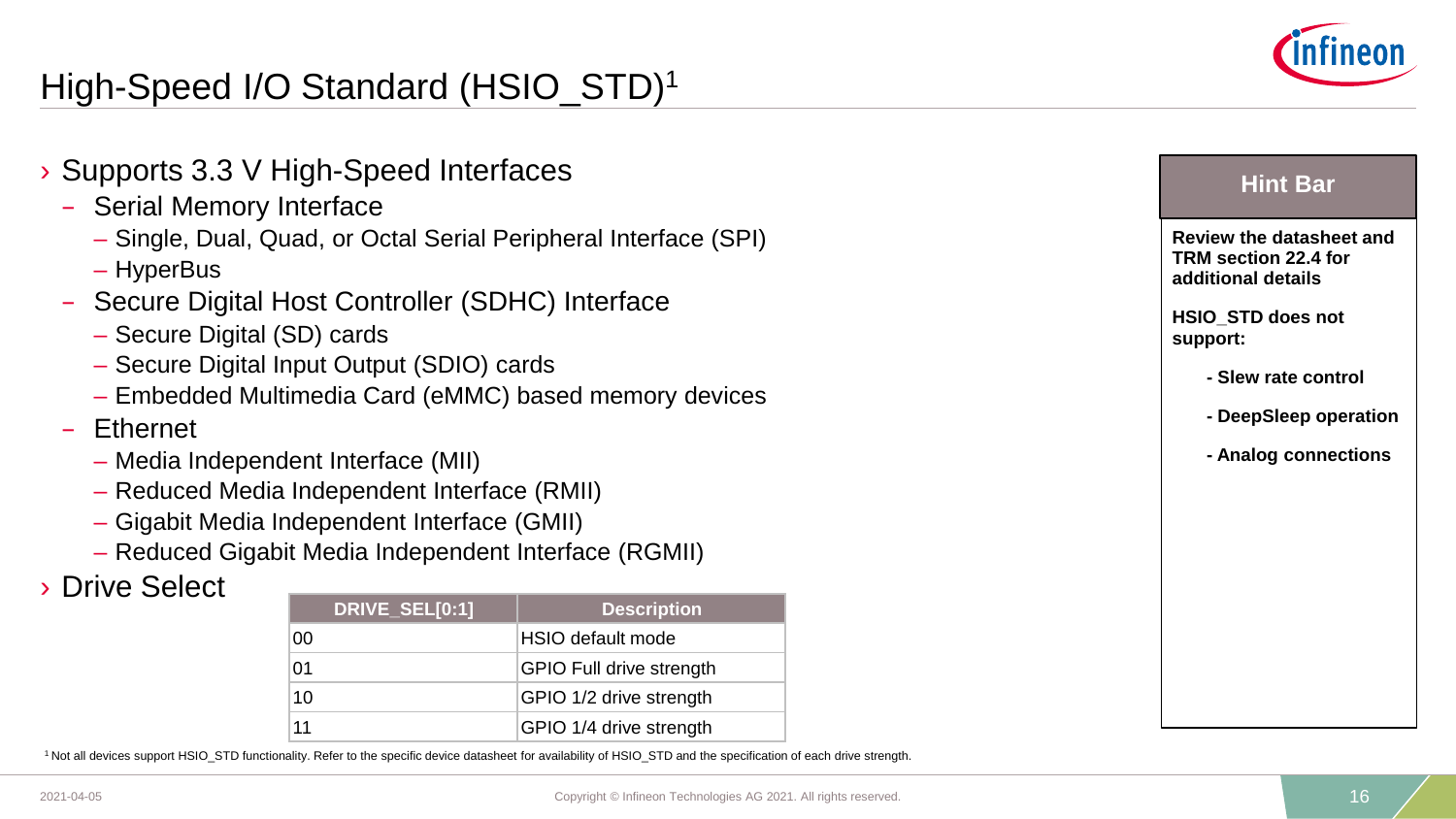

# High-Speed I/O Standard Low Noise (HSIO\_STD\_LN)1

- › Supports clocking and signaling up to 133 MHz for BGA packages and 100 MHz for TEQFP packages
- Supports High-Speed Interfaces
	- Graphics Input / Output
	- Ethernet and Serial Memory Interface
- › Drive Select2

| DRIVE_SEL_EXT[0:2] | <b>Mode Supported</b>              | <b>Slew Rate Control</b> | <b>Slew Rate (V/ns)</b> | <b>Voltage Range</b> | <b>Frequency (MHz)</b> | Load (pF) |
|--------------------|------------------------------------|--------------------------|-------------------------|----------------------|------------------------|-----------|
| 000                | <b>xSPI-266</b>                    | 0                        | 1.37                    | 3.0 V to 3.6 V       | 133                    | 15        |
|                    |                                    |                          | 1.25                    | 3.0 V to 3.6 V       | 125                    | 15        |
| 001                | xSPI-200                           | 0                        | 1.03                    | 3.0 V to 3.6 V       | 100                    | 15        |
|                    |                                    |                          | 0.9                     | 3.0 V to 3.6 V       | 90                     | 15        |
| 010                | Graphics                           | 0                        | 0.43                    | 3.0 V to 3.6 V       | 80                     | 15        |
|                    |                                    |                          | 0.3                     | 3.0 V to 3.6 V       | 60                     | 15        |
| 111                | Graphics 64 MHz<br>Ethernet 50 MHz | $\mathbf 0$              | 0.31                    | 3.0 V to 3.6 V       | 64                     | 15        |
|                    |                                    |                          | 0.24                    | 3.0 V to 3.6 V       | 50                     | 15        |
|                    |                                    | 0/1                      | 0.43                    | 4.5 V to 5.5 V       | 80                     | 15        |
| 100                | SPI 12 MHz<br>GPIO support         | 0/1                      | 0.11                    | 3.0 V to 3.6 V       | 12                     | 20        |
|                    |                                    | 0/1                      | 0.15                    | 4.5 V to 5.5 V       | 20                     | 20        |
| 101, 110, 111      | Unused                             | N/A                      | N/A                     | N/A                  | N/A                    | N/A       |

**Hint Bar** 

**Review the datasheet and TRM section 22.6 for additional details**

1 Not all devices support HSIO\_STD\_LN functionality. Refer to the specific device datasheet for availability of HSIO\_STD\_LN.

<sup>2</sup> This table consists only parameter target values for orientation. The device specification is only mentioned in the appropriate device datasheet.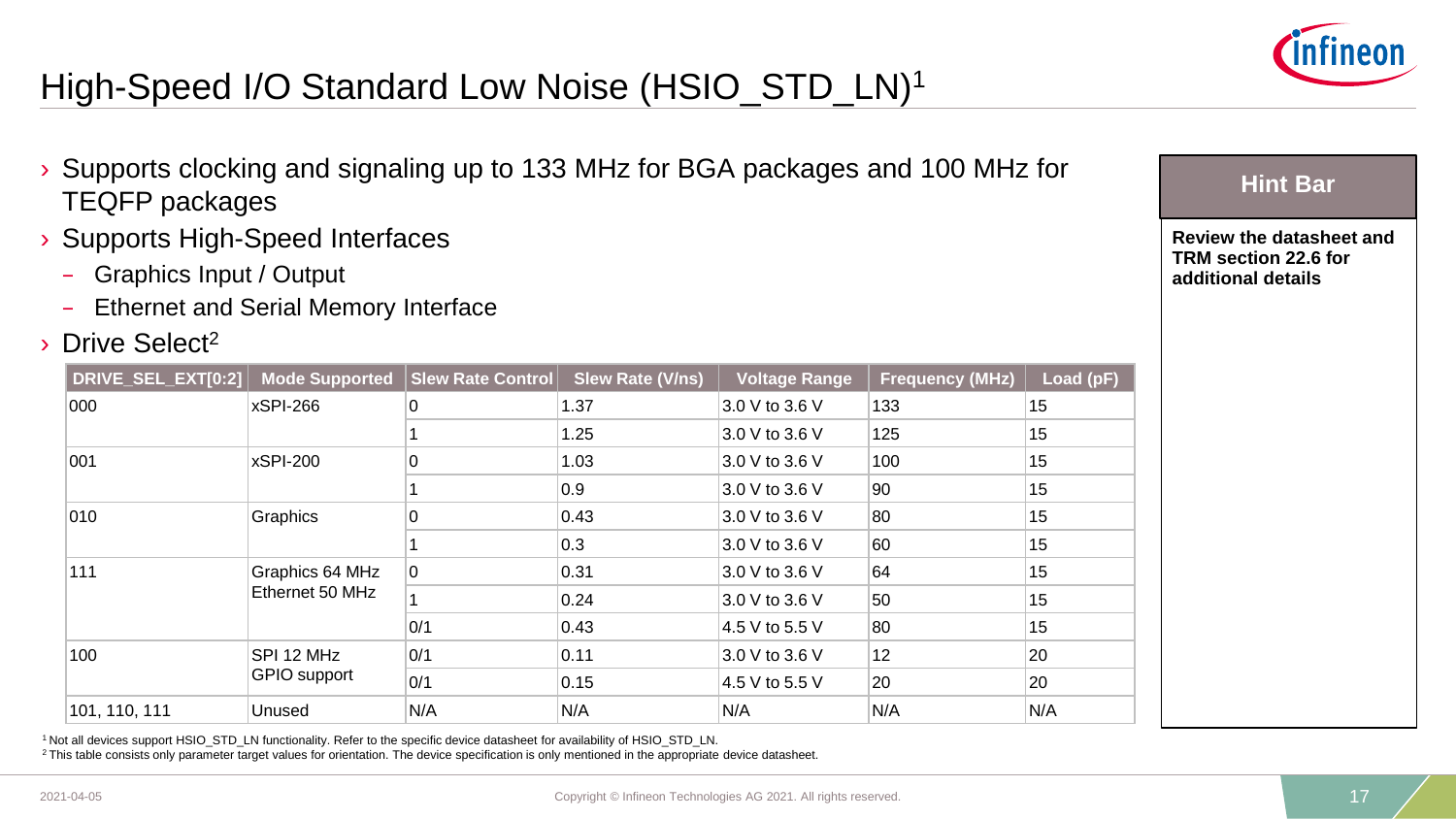### High-Speed I/O Enhanced

- › Supports High-Speed Interfaces
	- High-Speed I/O Enhanced (HSIO\_ENH)1
		- Supports signaling up to 200 MHz for High-Speed Interface
			- xSPI400(1.8V), xSPI333(3.3V), xSPI266(3.3V)
	- High-Speed I/O Enhanced Differential (HSIO\_ENH\_PDIFF)1
		- Supports clocking up to 200 MHz, to output clocks (normal and inverted)
- › Drive Select2

| DS_TRIM[0:2] | <b>Description</b>     | Voltage Support | Mode Supported  | <b>Package Support</b> | Memory Support |
|--------------|------------------------|-----------------|-----------------|------------------------|----------------|
| 000          | Default (50 $\Omega$ ) | N/A             | N/A             | N/A                    | N/A            |
| 001          | $120 \Omega$           | 3.3V            | xSPI-266        | <b>TQFP</b>            | Single         |
| 010          | 90 $\Omega$            | N/A             | N/A             | N/A                    | N/A            |
| 011          | $60 \Omega$            | 3.3V            | xSPI-266        | <b>TQFP</b>            | Dual           |
| 100          | 50 $\Omega$            | 1.8V            | <b>xSPI-400</b> | <b>BGA</b>             | Single         |
| 101          | $30 \Omega$            | 3.3V            | <b>xSPI-333</b> | <b>BGA</b>             | Single         |
| 110          | $20 \Omega$            | 1.8V            | <b>xSPI-400</b> | <b>BGA</b>             | Dual           |
| 111          | 15 $\Omega$            | 3.3V            | <b>xSPI-333</b> | <b>BGA</b>             | Single         |

1 Not all devices support HSIO\_ENH and HSIO\_ENH\_PDIFF functionality. Refer to the specific device datasheet for availability of HSIO\_ENH and HSIO\_ENH\_PDIFF. <sup>2</sup> This table consists only parameter target values for orientation. The device specification is only mentioned in the appropriate device datasheet



#### **Hint Bar**

**Review the datasheet and TRM section 22.6 for additional details**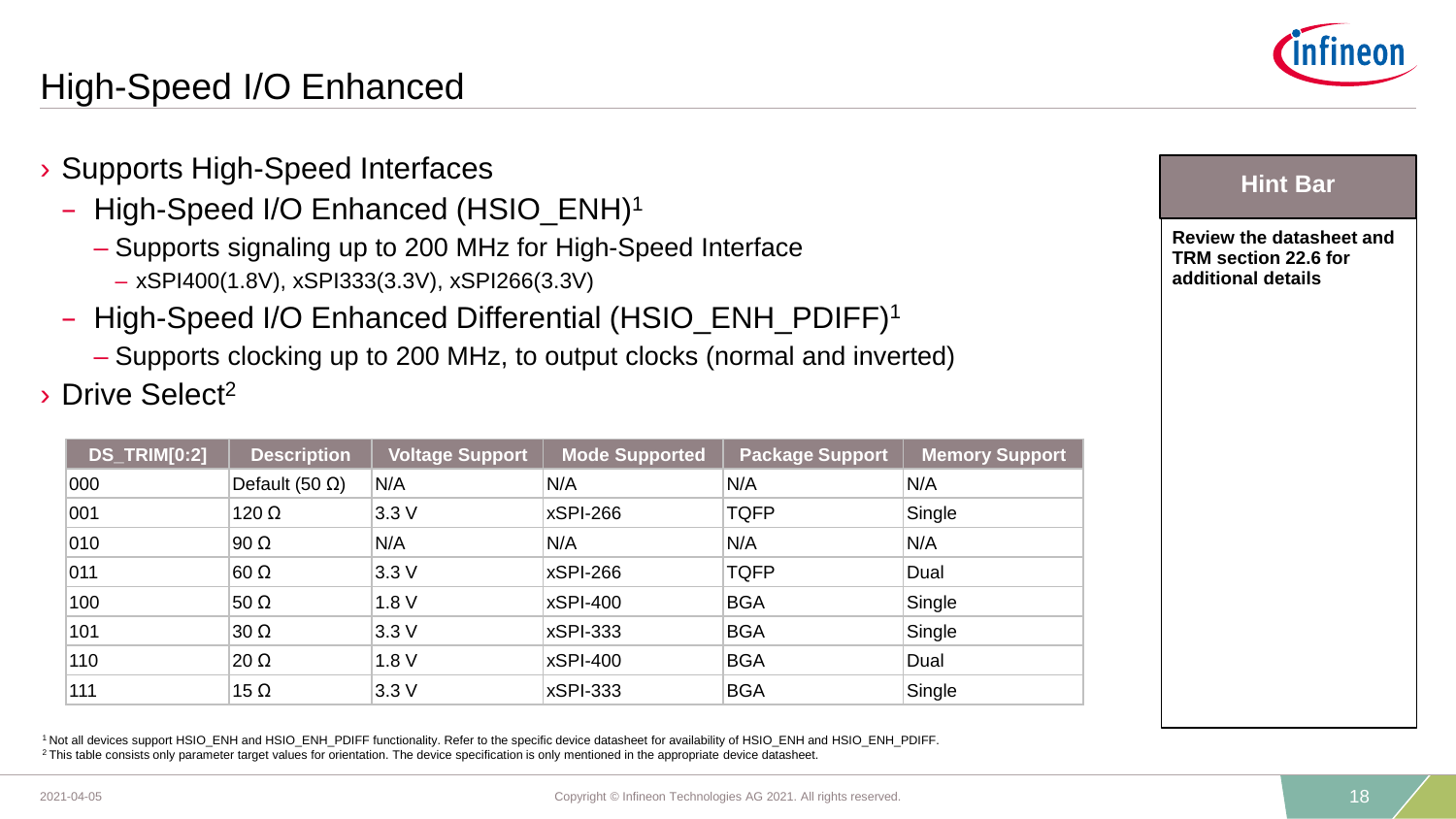

### GPIO Interrupt



- $\rightarrow$  All port pins can generate GPIO interrupts and status registers<sup>1</sup>
- › GPIO interrupt signal is generated by one per port
- $\rightarrow$  Edge detector supports rising, falling, and both edges in all power modes<sup>2</sup>
- Glitch filter can be used by one pin per port $3$



- Use case
	- Wakeup interrupt from low-power mode (e.g., CAN wakeup)
	- Detect the input signal state change (e.g., switch)

<sup>1</sup> See the Register TRM (GPIO\_PRTx\_INTR) for additional details. 2 See the Register TRM (GPIO\_PRTx\_INTR\_CFG) for additional details. <sup>3</sup> If more longer pulse suppression width is necessary, use Smart I/Os.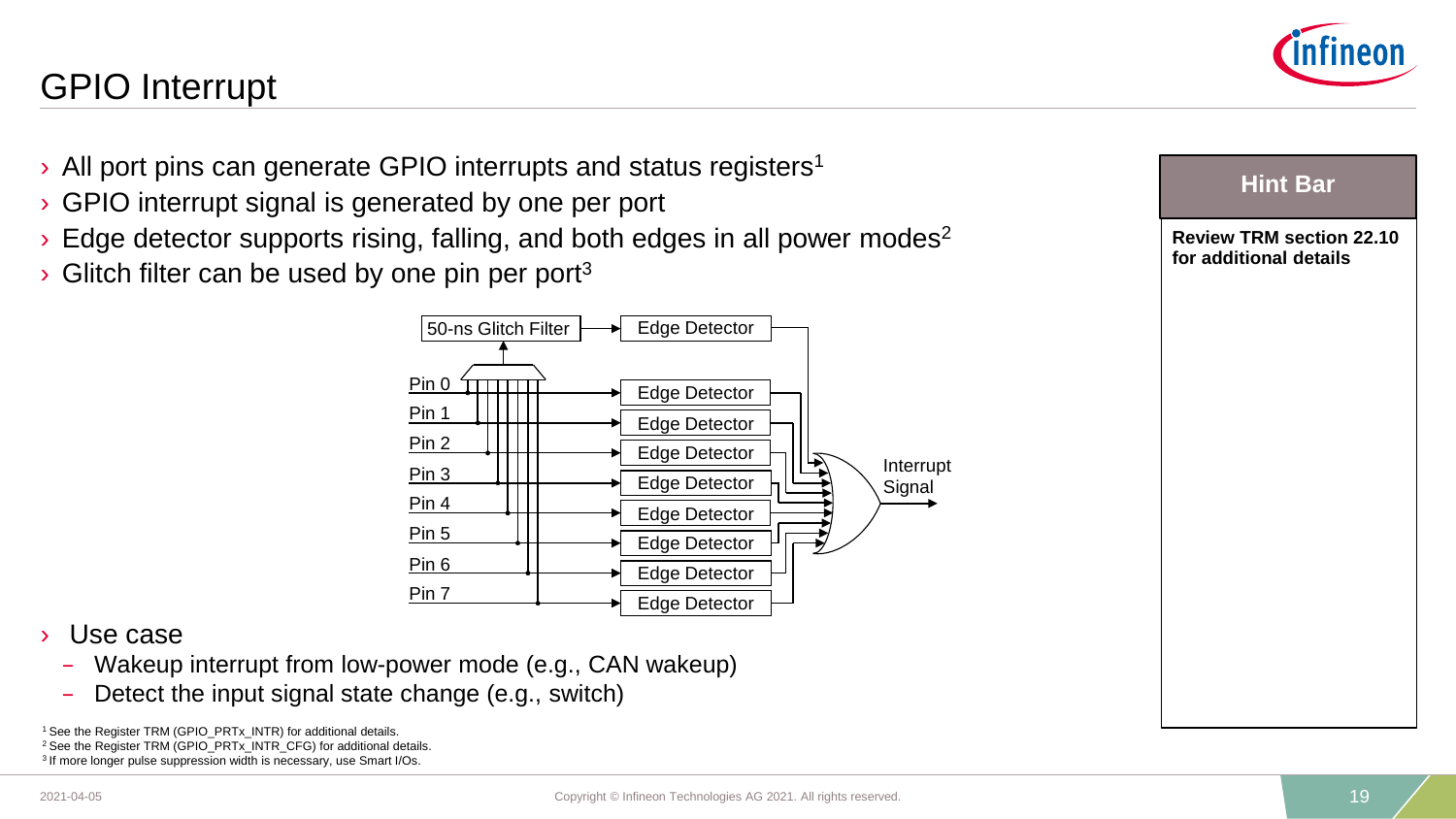

| <b>State</b> | <b>Status</b>                                                                                                                                                                                                                                                             | <b>Hint Bar</b>                                                                                                                 |
|--------------|---------------------------------------------------------------------------------------------------------------------------------------------------------------------------------------------------------------------------------------------------------------------------|---------------------------------------------------------------------------------------------------------------------------------|
| Reset        | All GPIOs are in high-impedance analog state and the input buffers are disabled                                                                                                                                                                                           |                                                                                                                                 |
| Sleep        | GPIO pins are active<br>Can be driven by most peripherals, such as TCPWM and SCB<br>Any GPIO can be used to wake the device                                                                                                                                               | <b>Review TRM section 22.9</b><br>for additional details<br><b>Review the Device Power</b><br><b>Modes training section for</b> |
| DeepSleep    | GPIO pins connected to the DeepSleep domain peripheral (SCB[0]) are functional<br>All other pins are hold/frozen and will maintain the last output driver state and I/O<br>configuration<br>GPIO interrupts are functional on all I/Os and can be used to wake the device | details on the device<br>power modes                                                                                            |
| Hibernate    | Only select I/Os can be used to wake the device <sup>1</sup><br>All other pins are on hold/frozen and will maintain the last output driver state and I/O<br>configuration                                                                                                 |                                                                                                                                 |

› Advantages

- Reduces power consumption while keeping the last I/O driver state
- Any I/O can be used as wakeup interrupt except in Hibernate mode

1 Traveo II body family supports up to two GPIO interrupts, whereas Traveo II cluster family supports up to four GPIO interrupts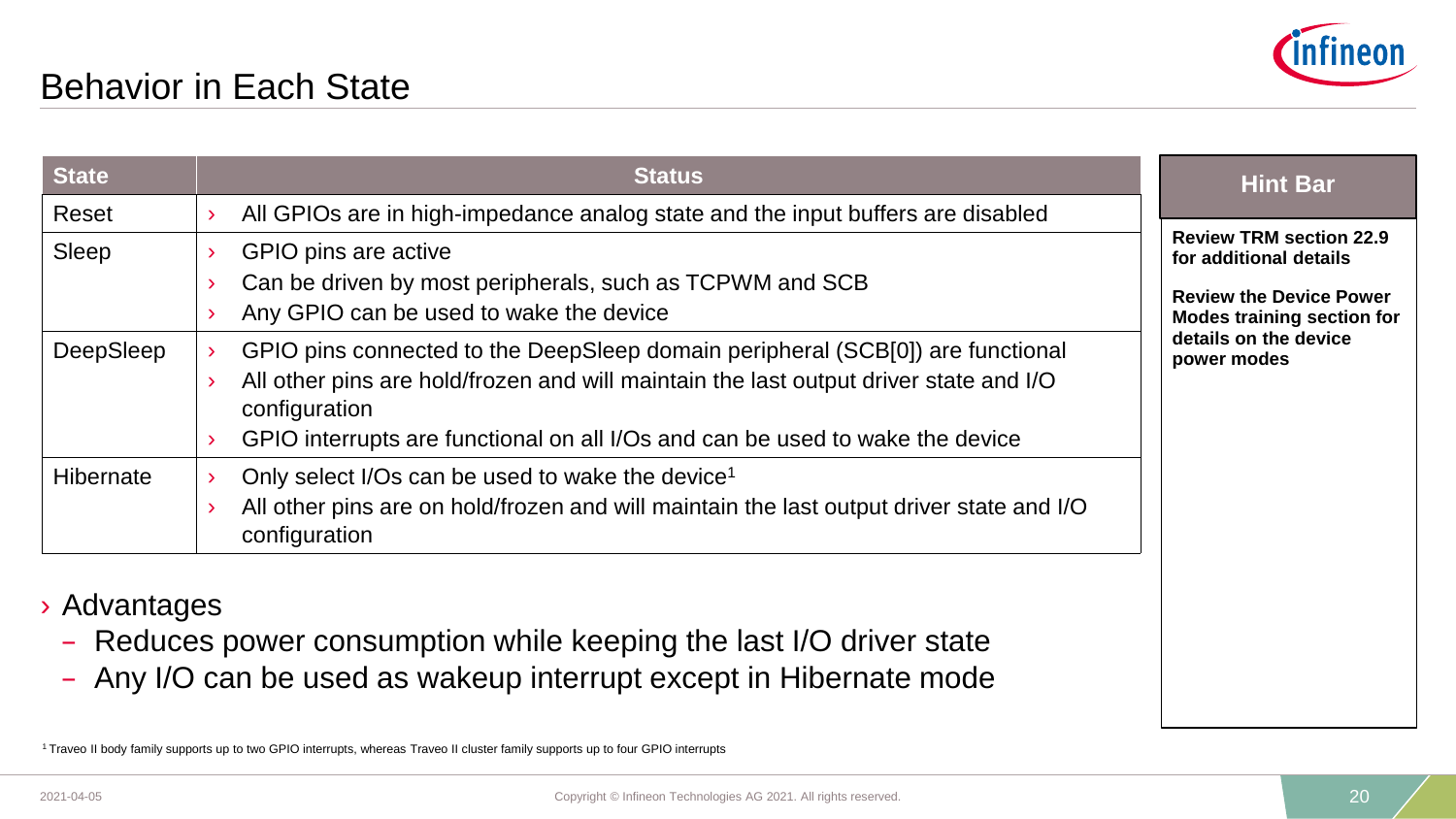

### I/O System Block Diagram - HSIOM

- › High-Speed I/O Matrix
	- Routing internal CPU and peripheral signals to and from GPIOs



1 Traveo II body family supports up to two GPIO interrupts, whereas Traveo II cluster family supports up to four GPIO interrupts

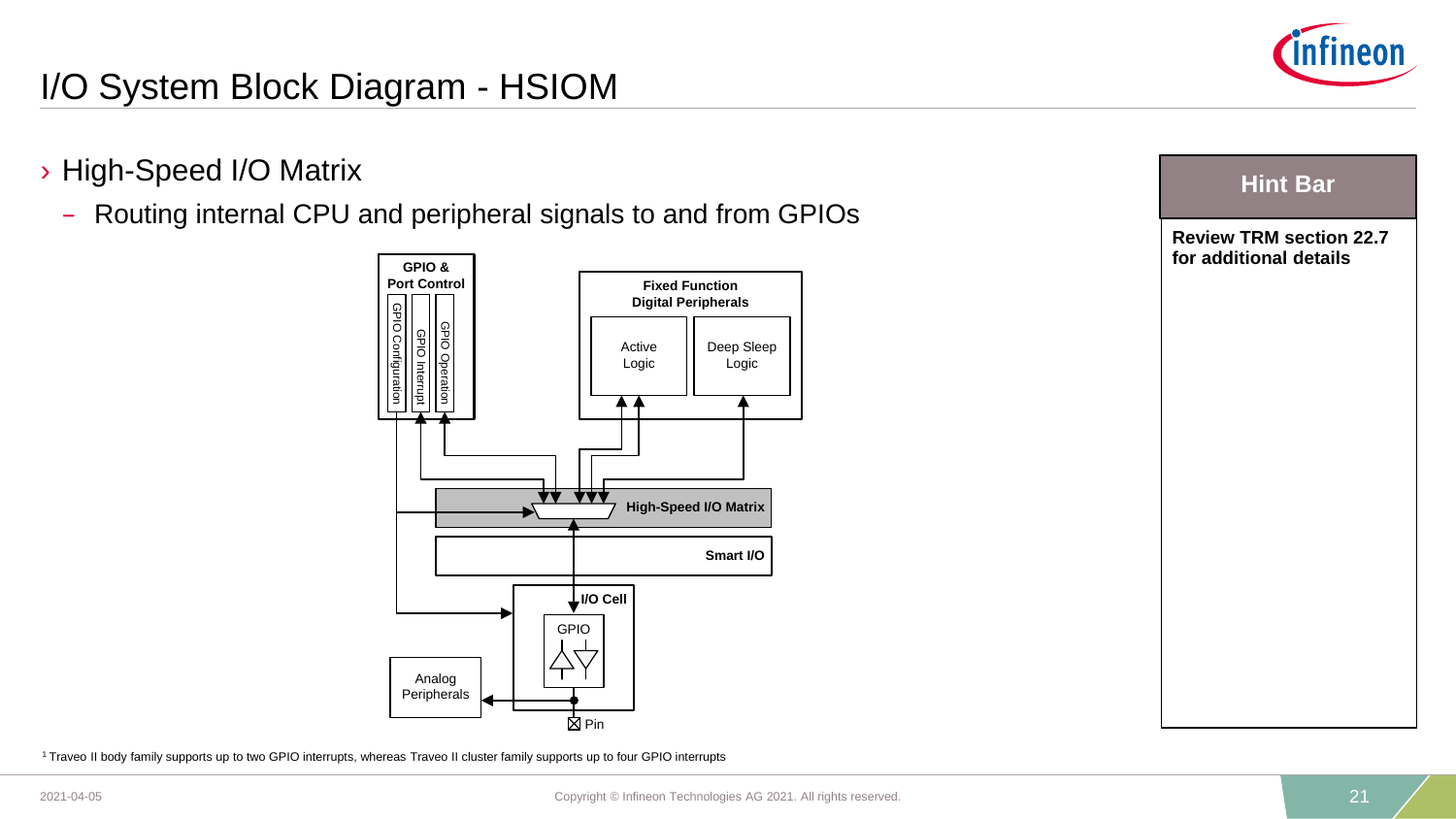### High-Speed I/O Matrix (HSIOM)



#### **Hint Bar**

**Review the datasheet and TRM chapter 22.7 for additional details**

- › Routing internal peripheral signals to and from GPIOs
- › GPIOs can be shared with multiple functions
- › Multiplexes the pin connection to a user-selected peripheral1
- › GPIO interrupt has no dependency on HSIOM configuration2
- › Use Case:
	- CAN Wakeup
	- $-$  Multiple simultaneous drive by PWM output<sup>3</sup>



<sup>1</sup> See the Register TRM (HSIOM\_PORT\_SELx) for additional details.

<sup>2</sup> Do not change the HSIOM configuration before going to low power mode.

<sup>3</sup> It depends on the pin assignment. For details on pin assignment, refer to the device datasheet.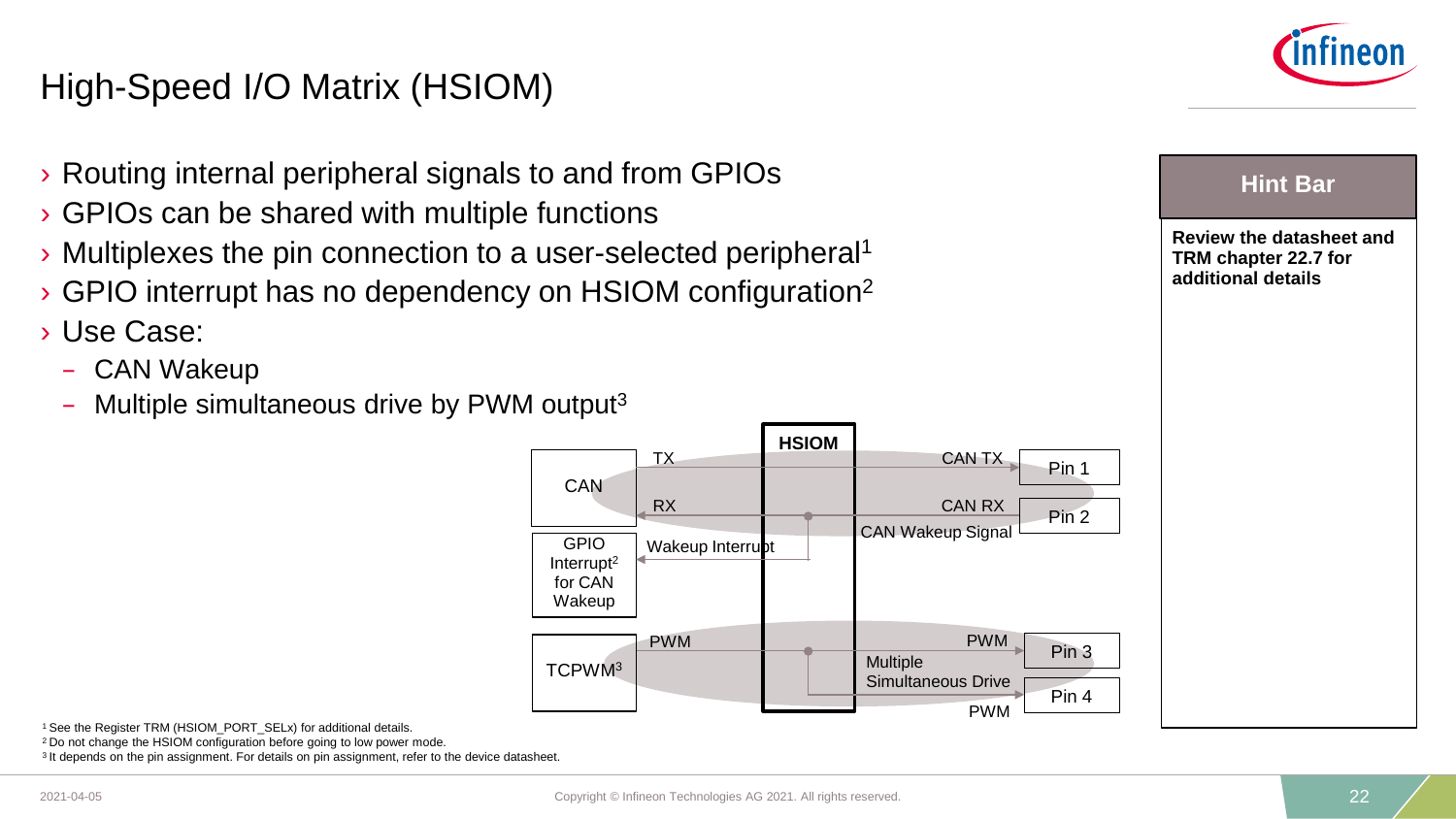

### I/O System Block Diagram – Smart I/O

- › Smart I/O
	- Smart I/O signal paths
	- Block components
	- Routing



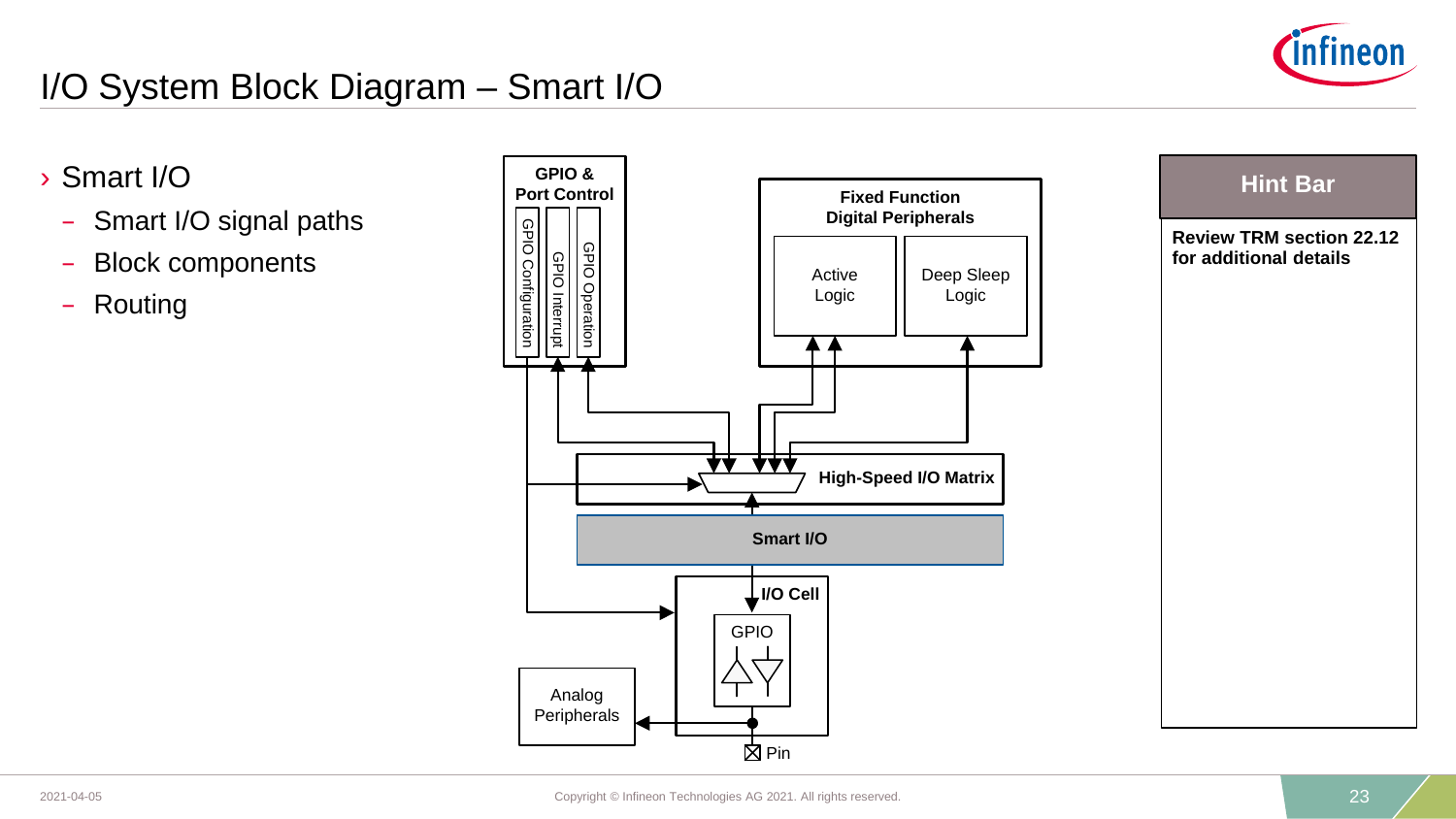#### <span id="page-23-0"></span>Smart I/O Signal Paths



| Observe input signals directly and control output signals directly<br>(1)<br>Operate on and modify HSIOM output signals and route the modified signals to HSIOM input signals<br>(2)<br>(3)<br>Operate on and modify HSIOM output signals and route the modified signals to output signals<br>Operate on and modify input signals and route the modified signals to HSIOM input signals<br>(4) | <b>Hint Bar</b><br><b>Review TRM section 22.12</b><br>for additional details     |
|------------------------------------------------------------------------------------------------------------------------------------------------------------------------------------------------------------------------------------------------------------------------------------------------------------------------------------------------------------------------------------------------|----------------------------------------------------------------------------------|
| I/O Port<br><b>HSIOM</b><br>Smart I/O<br>(3)<br><b>Block Components</b><br>Output<br>Output<br>Signal to 8<br>Signal<br>I/O Cells<br>Routing<br>(1)<br>$\Large{\textcircled{\small{2}}}$<br>Input Signal<br>Input<br>From 8 I/O<br>Signal<br>Cells<br><b>Block Components</b><br>$\left( 4\right)$                                                                                             | <b>Refer to Block</b><br><b>Components and Routing</b><br>for additional details |
| Use cases                                                                                                                                                                                                                                                                                                                                                                                      |                                                                                  |
| Simple logic control without CPU involvement<br>$\left( 2\right)$<br>Communication peripheral loopback test<br>$\binom{3}{}$<br>Inverting SPI output signal polarity                                                                                                                                                                                                                           |                                                                                  |

Inverting SPI input signal polarity or as a glitch filter for the input signal  $\overline{4}$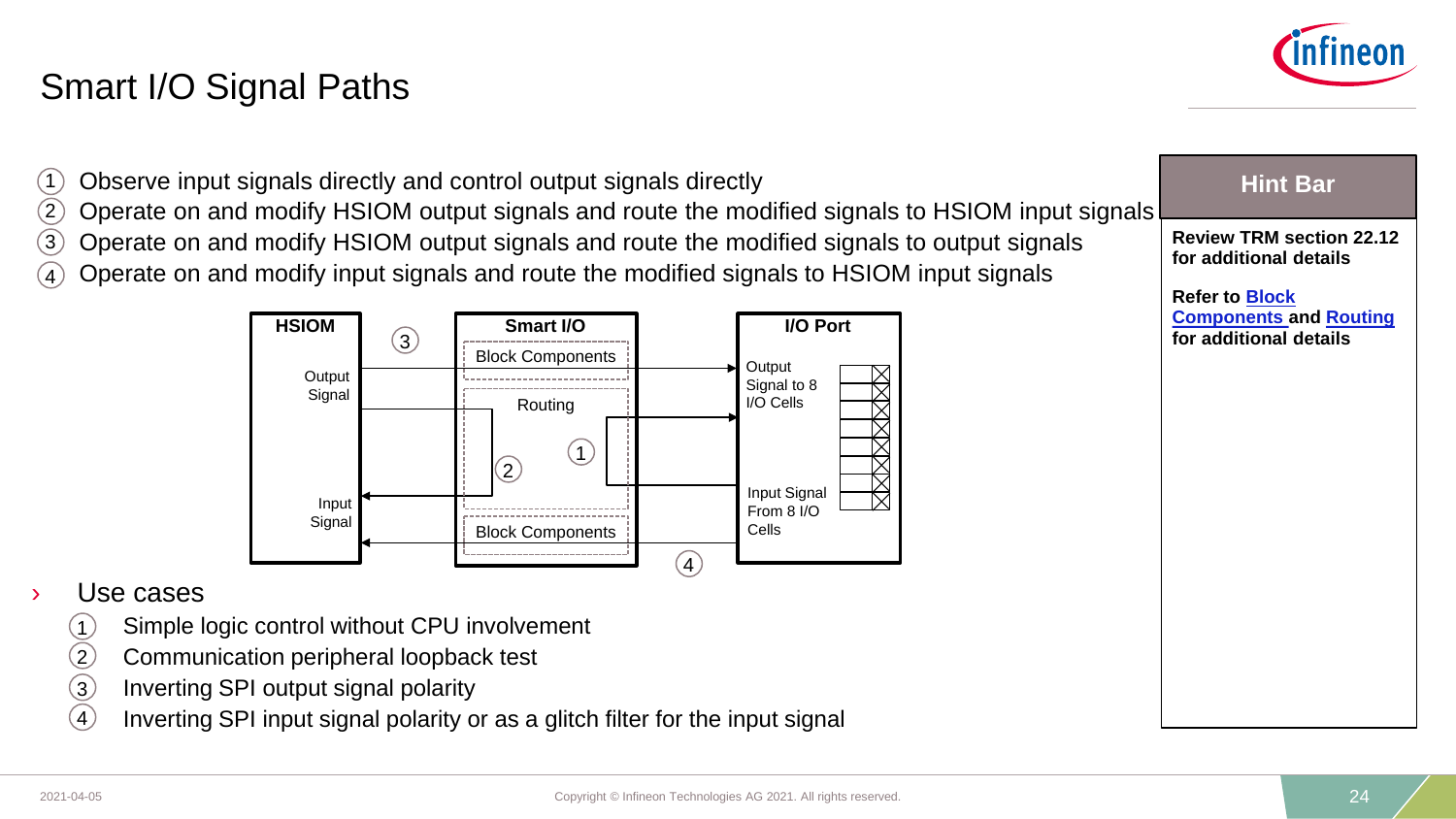

### Block Components (1/2)

- › Internal Smart I/O logic components
	- Clock and reset
		- Used for all components
	- Data unit
		- Consists of a simple 8-bit data path
- **Synchronizers**
- Each GPIO input signal and device input signal (HSIOM input) can be used either asynchronously or synchronously
	- To use the signals synchronously, a double flip-flop synchronizer is placed on both the signal paths to synchronize the signal to the Smart I/O clock (clk\_block)



**Review TRM section 22.12.2 and the Register TRM for additional details**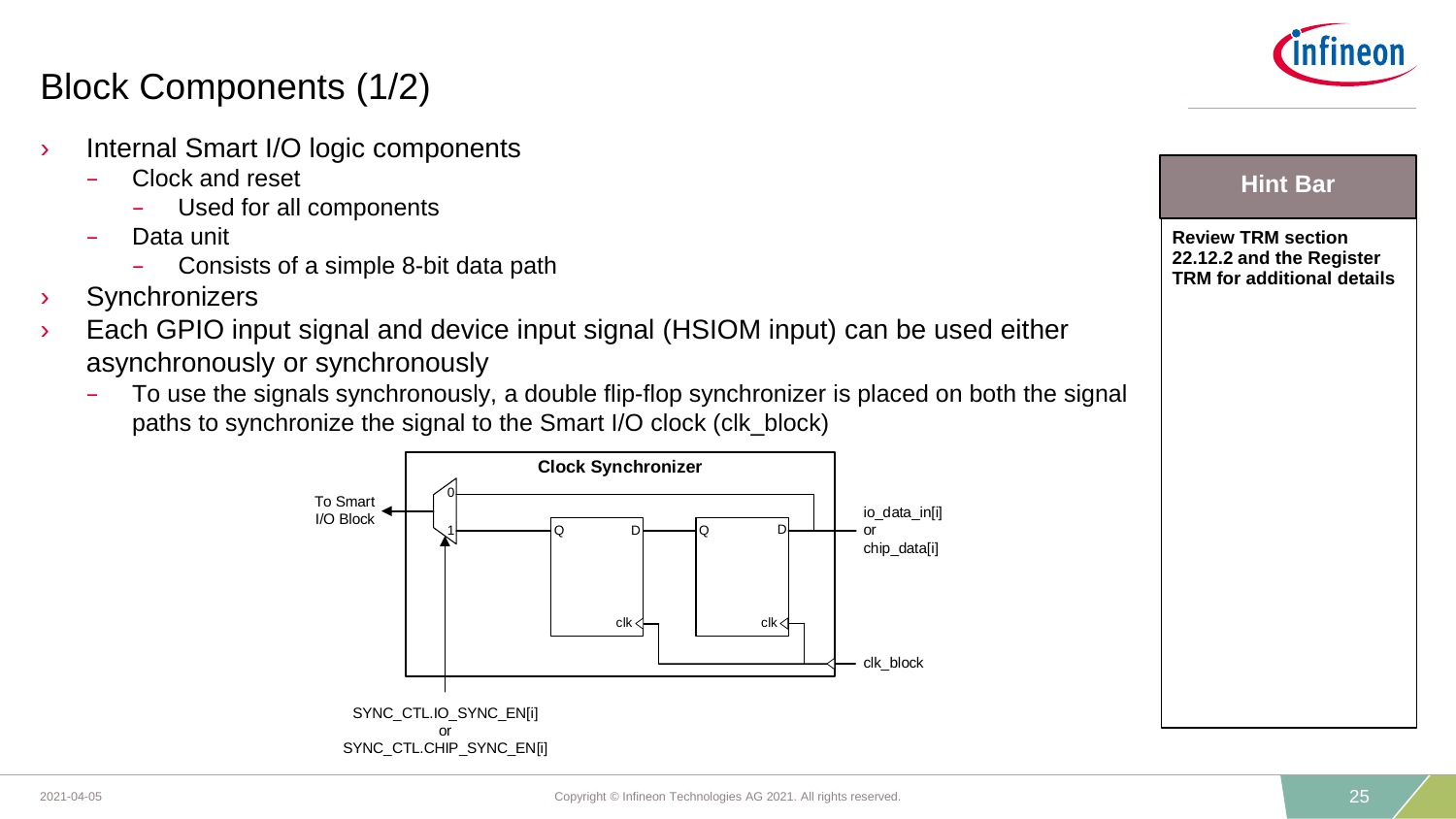

### Block Components (2/2)

- $\rightarrow$  Three-input lookup table (LUT3)
	- Each Smart I/O block contains eight lookup table (LUT3) components
	- An LUT3 component consists of a threeinput LUT and a flip-flop
	- $\sim$  OPC[1:0]<sup>1</sup> determines the usage of flip-flop
	- $-$  LUT[7:0]<sup>2</sup> is used as a lookup table for three input signals

| $\overline{\text{tr2}_{\_}}$ in <sup>2</sup> | $tr1$ _in <sup>2</sup> | $tr0$ _in <sup>2</sup> | tr_out |
|----------------------------------------------|------------------------|------------------------|--------|
| 0                                            | ი                      |                        | LUT[0] |
| 0                                            | O                      | 1                      | LUT[1] |
| 0                                            | 1                      | O                      | LUT[2] |
| $\Omega$                                     | 1                      |                        | LUT[3] |
| 1                                            | ∩                      | O                      | LUT[4] |
| 1                                            | ∩                      |                        | LUT[5] |
|                                              |                        | ∩                      | LUT[6] |
|                                              |                        |                        | LUT[7] |

1 See the Register TRM (SMARTIO\_LUT\_CTL) for additional details <sup>2</sup> Their inputs are defined by the SMARTIO\_LUT\_SEL register

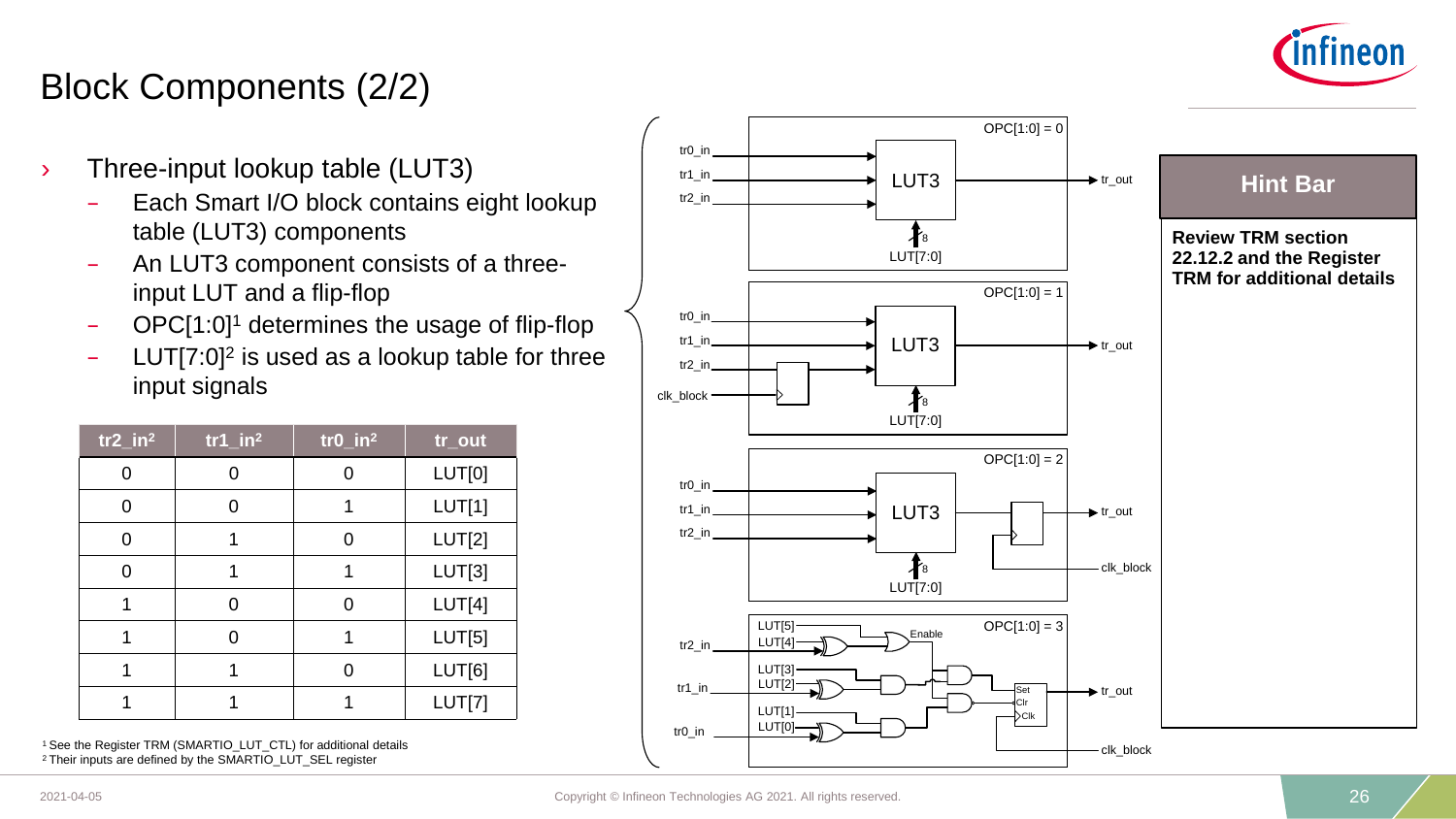

#### Use Case: Invert SPI Signal Polarity

**Hint Bar inverter by setting only OPC[1:0] = 0, LUT[7:0] = 0x01 Hint Bar** 



#### $LUT[7:0] = 0x01$

| $tr2$ in | $tr1$ _in | tr0_in | tr_out |
|----------|-----------|--------|--------|
|          |           | ი      |        |
|          | ( )       | 1      |        |
|          |           |        |        |
|          |           |        |        |
|          |           |        |        |
|          |           |        |        |
|          |           |        |        |
|          |           |        |        |

| Input Signal         |  |
|----------------------|--|
| <b>Output Signal</b> |  |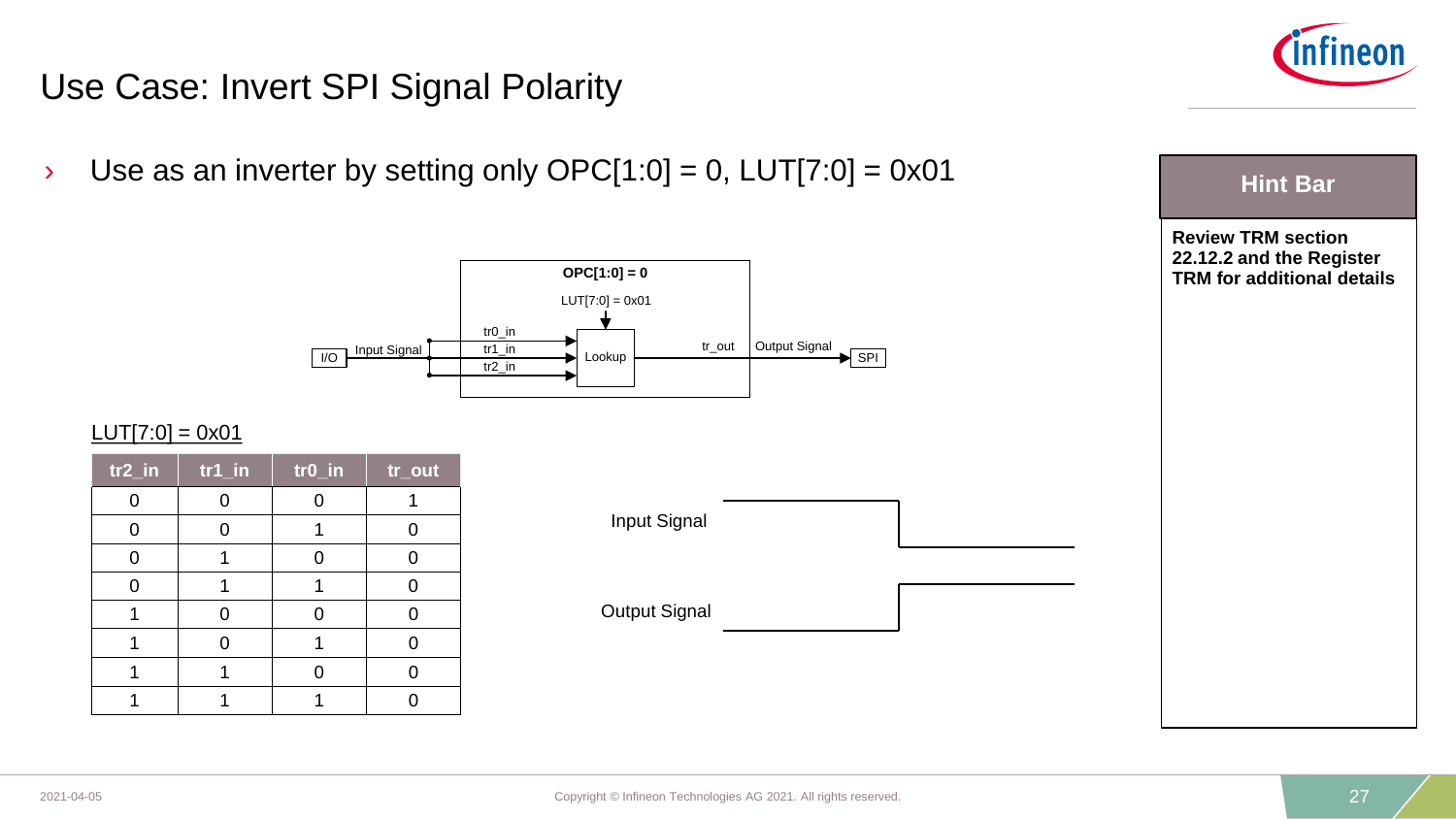

#### <span id="page-27-0"></span>Use Case: High-Level Detection Interrupt

> Use as a high-level detection interrupt by using a GPIO edge interrupt and a station Hint Bar setting LUT3 to  $OPC[1:0] = 0x2$ , LUT $[7:0] = 0x10$ 



**Review TRM section 22.12.2 and the Register TRM for additional details**

#### $LUT[7:0] = 0x10$

| $tr2_{in}$ | $tr1$ _in<br>$tr0_in$ |  | tr_out |  |
|------------|-----------------------|--|--------|--|
|            |                       |  |        |  |
|            | ∩                     |  |        |  |
|            |                       |  |        |  |
|            |                       |  |        |  |
|            |                       |  |        |  |
|            | ∩                     |  |        |  |
|            |                       |  |        |  |
|            |                       |  |        |  |

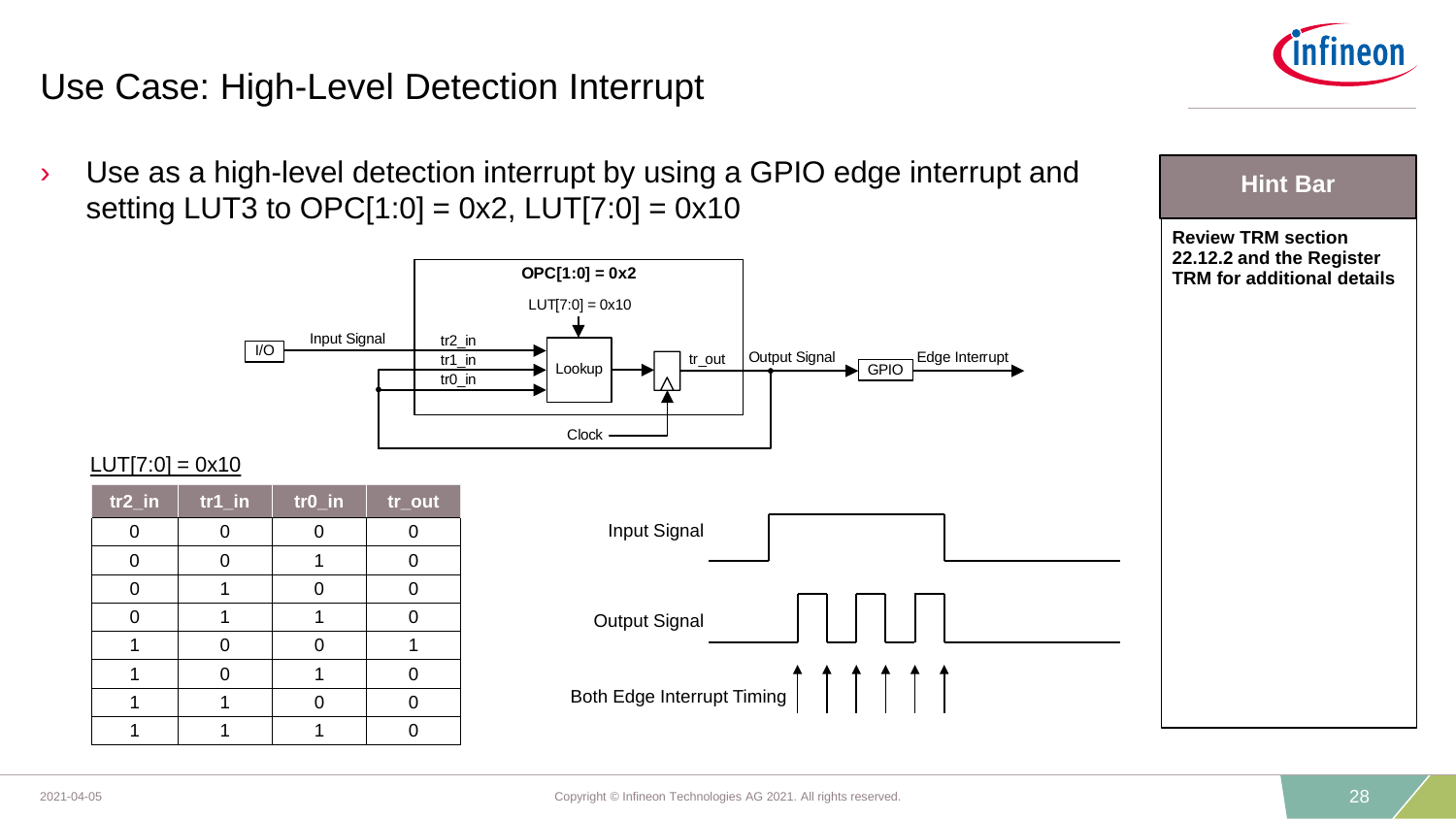

## Routing

Can be used to route signals in and out of the block and between various components inside the block



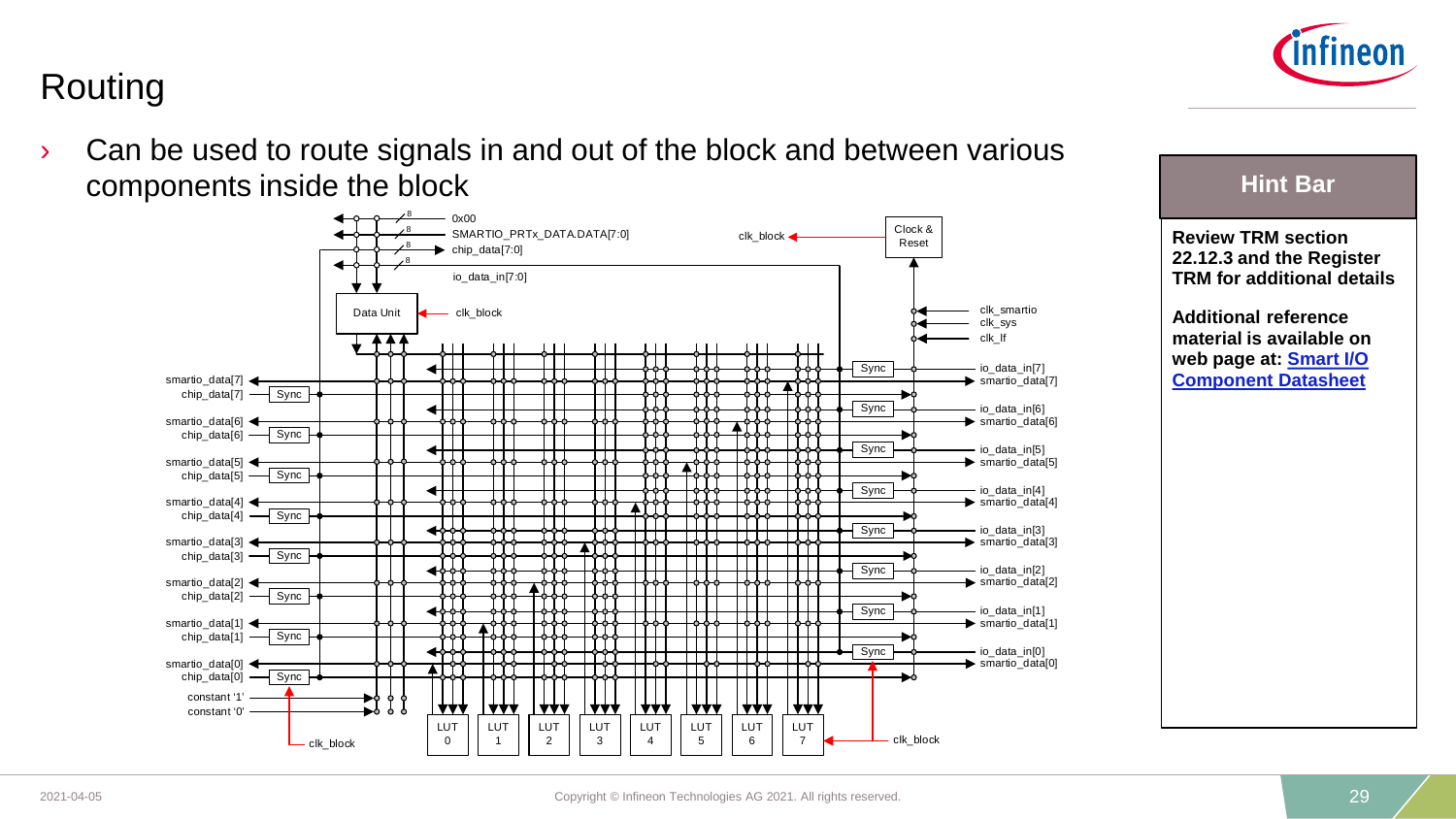

# Part of your life. Part of tomorrow.